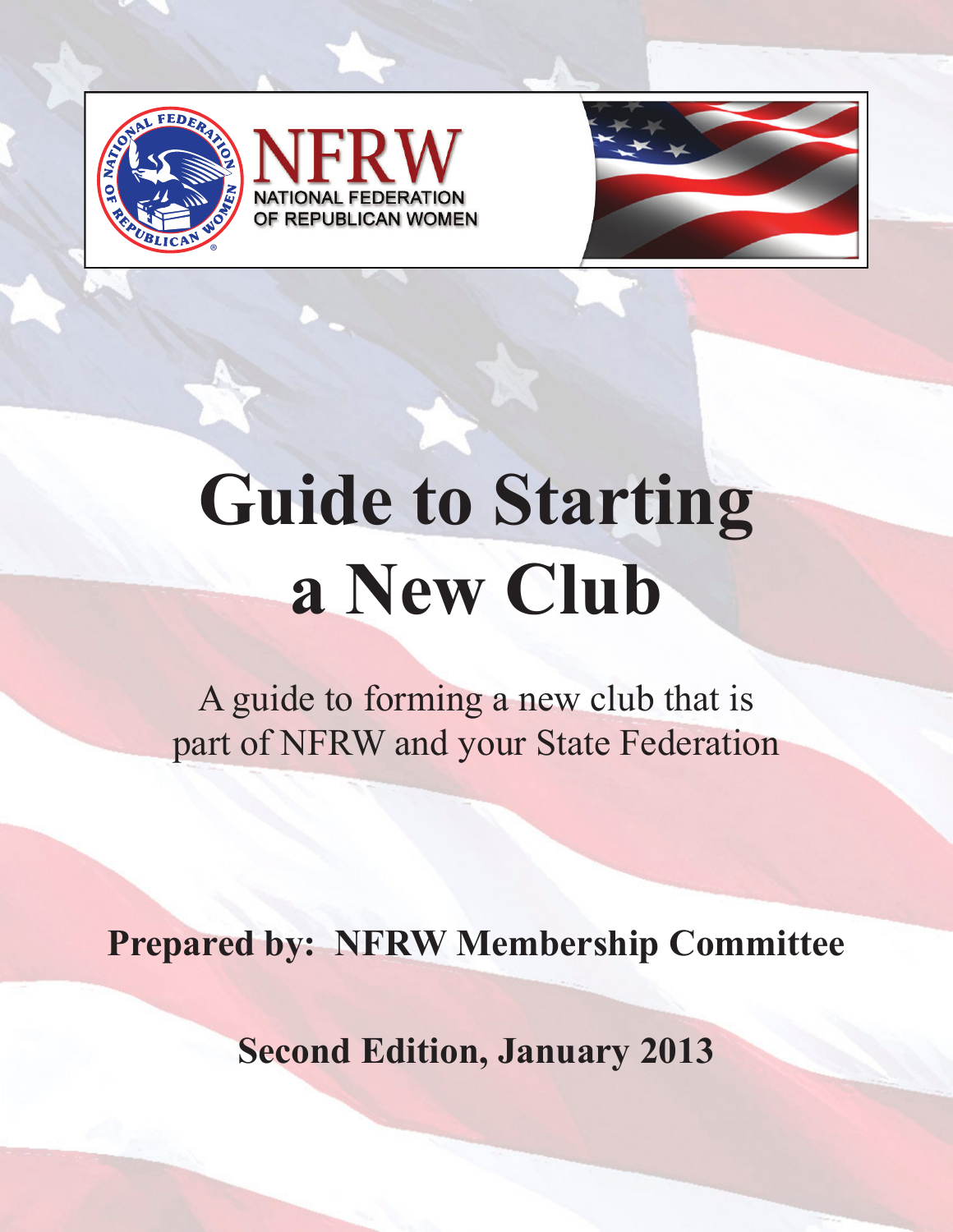# NATIONAL FEDERATION OF REPUBLICAN WOMEN

### **National Federation of Republican Women**

124 N. Alfred Street, Alexandria, VA 22314 703.548.9688 | 703.548.9836 (fax)  $mail@nfrw.org$  | http://www.nfrw.org

Contributions to the NFRW are not deductible as charitable contributions for federal income tax purposes. Corporate, personal, and PAC checks are accepted. Paid for and Authorized by the National Federation of Republican Women.

# **Table of Contents**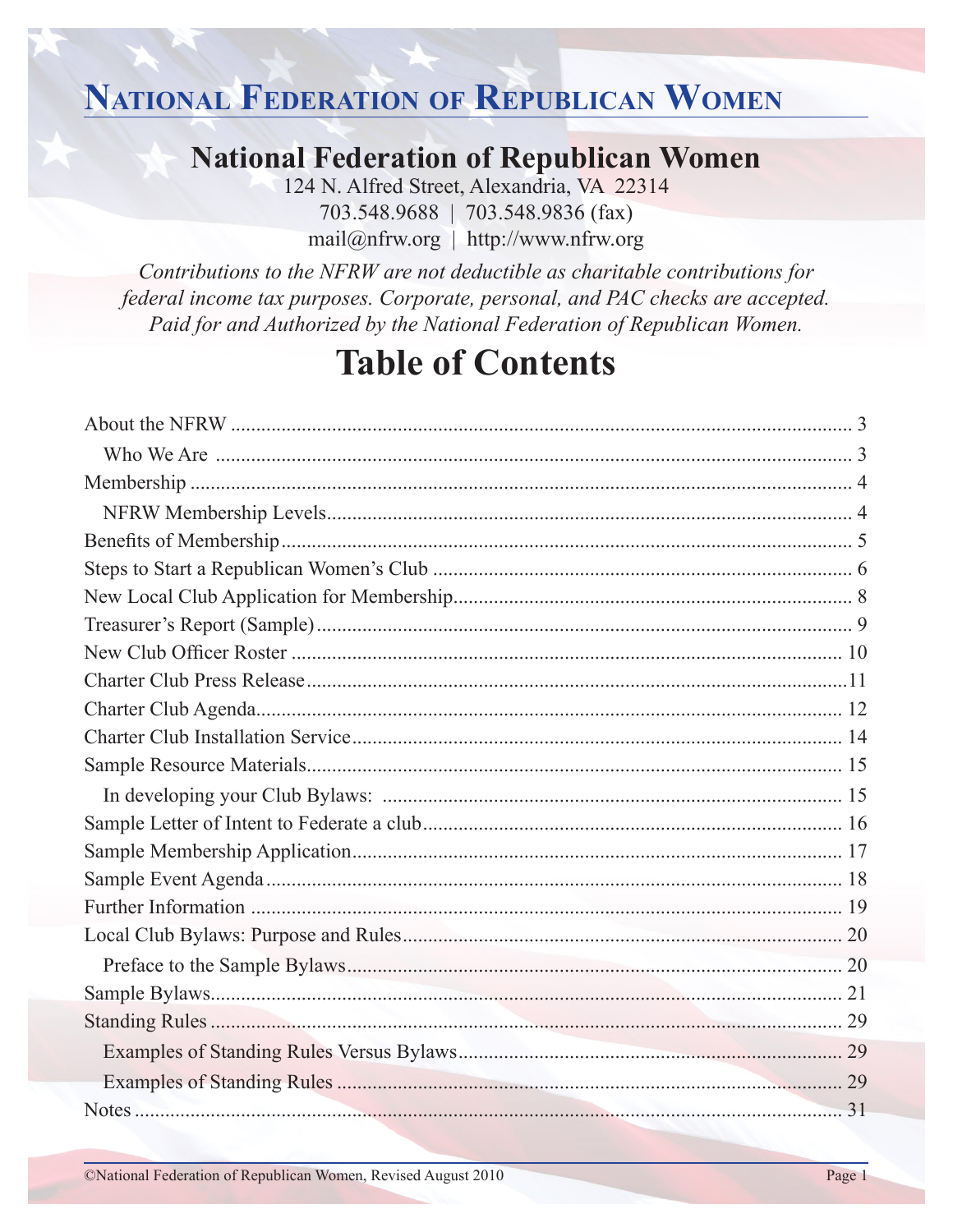

©National Federation of Republican Women, Revised August 2010 Page 2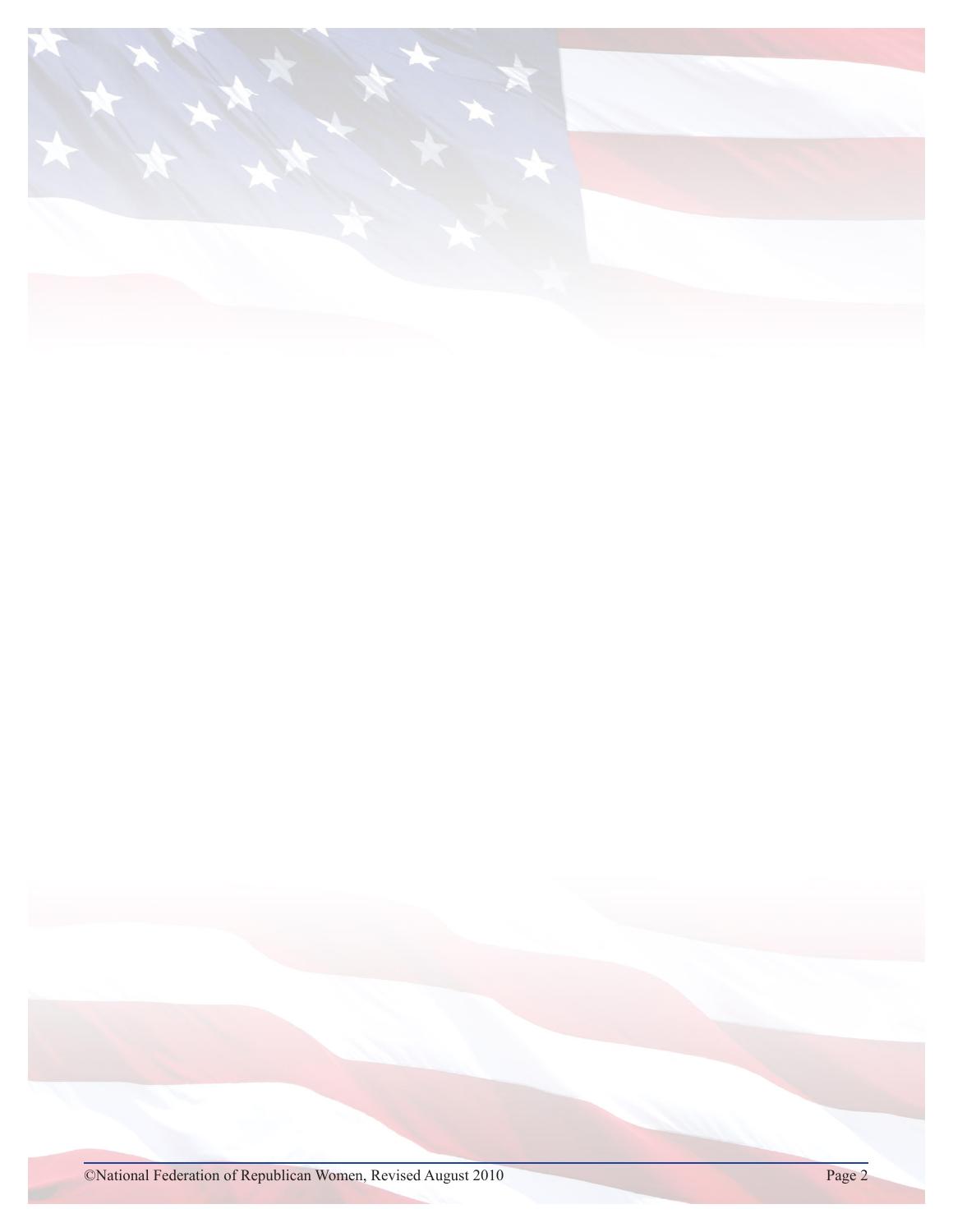### **About the NFRW**

The National Federation of Republican Women is America's foremost political organization, bringing together women to positively impact the direction of our nation. We come together as a collective force advancing the power of women through political access and participation.

Our mission is to see women from all age groups and walks of life as key players at the political table on national, state, and local issues.

#### **Who We Are**

Founded in 1938, the National Federation of Republican Women (NFRW) is a grass roots political organization with thousands of active members in local clubs across the nation, making it one of the largest and most influential women's political organizations in the country.

The Federation strengthens the Republican Party by recruiting, training and electing candidates; advocating the Party's philosophy and initiatives; and empowering women of all ages, ethnicities and backgrounds in the political process.

- ◊ NFRW is composed of over 1,500 local clubs and tens of thousands of members throughout the states, the District of Columbia and Puerto Rico.
- ◊ NFRW is self-supporting. Approximately 2/3 of NFRW's operating budget comes from membership dues and club service charges. Another 1/4 comes from major donor programs such as the Capitol Regents, Regents, Membership Legacy and other donor investment opportunities. Additional funds are raised through NFRW projects, fund raising activities and grant solicitation.
- The NFRW uses its resources to:
	- Promote an informed public through political education and activity;
	- Increase the effectiveness of women in the cause of good government;
	- Facilitate cooperation among the National and state Federations of Republican women's clubs;
	- Foster loyalty to the Republican Party and promote its principles and candidates in all elections, including non-partisan elections;
	- Support Republican objectives and policies;
	- Work for the election of Republican nominees.

In working toward these objectives, the NFRW concentrates its efforts in the areas of educating, communicating, recruiting, campaigning, fund raising, training and legislative action.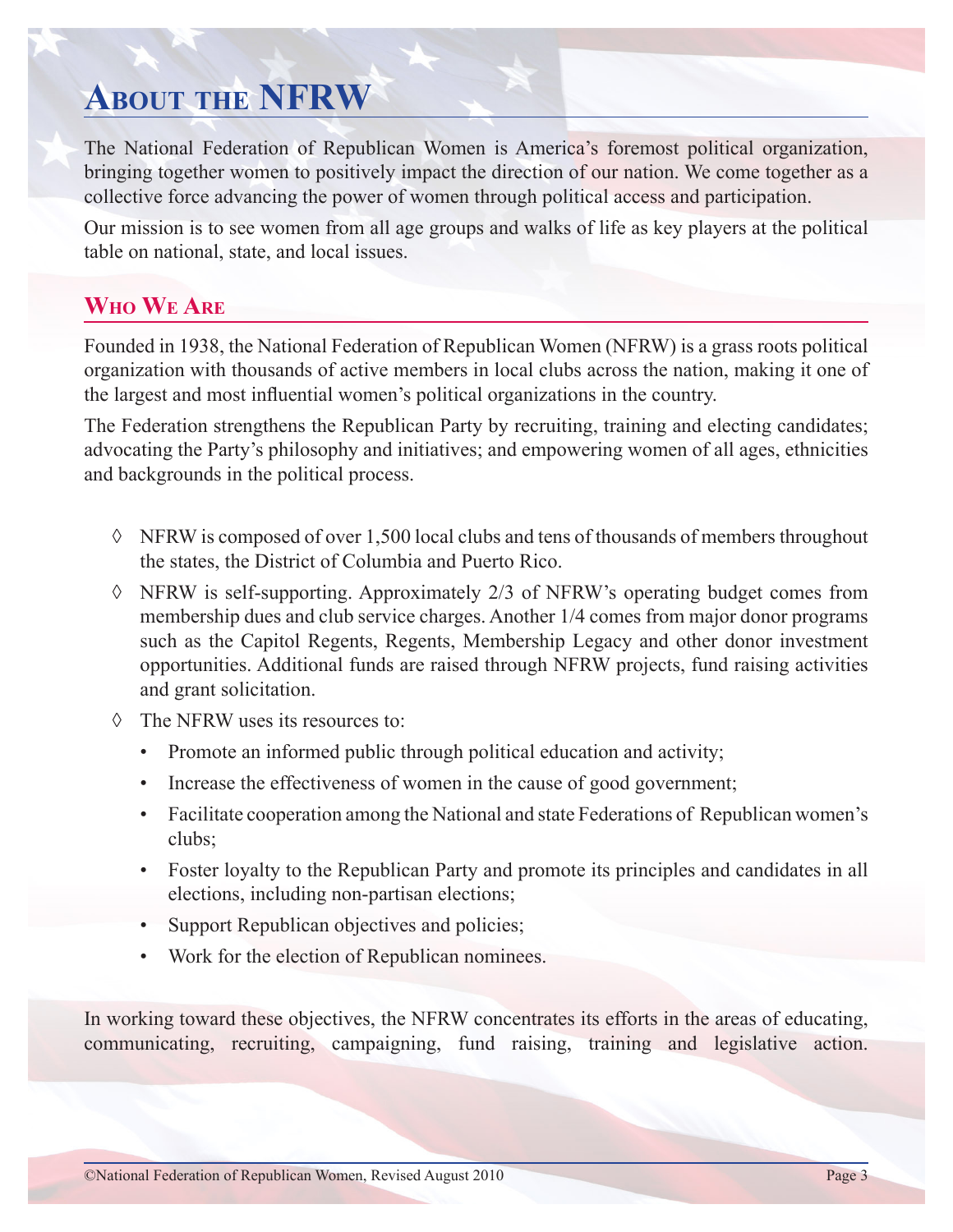### **Membership**

A woman becomes a member by joining her local club or through a national associate membership. A member of a local club is also granted membership in their state Federation. State Federations are chartered under the auspices of the NFRW but operate under their own bylaws. Although independent, state Federation bylaws must not conflict with the NFRW bylaws.

#### **NFRW Membership Levels**

**Membership at the Local Level** – When you join a local Republican Women's club, you become a member of your state federations and the National Federation! Three levels of involvement and information! Dues at the local club level vary but include State and National dues.

**Membership at the National Level** –. Those who do not have access to a local club and wish to keep informed of issues affecting women at the national level can join NFRW as National Associate Members for \$50.00 per year. To become a National Associate Member, send a check for \$50.00 payable to NFRW at the address listed below:

The NFRW's national headquarters are located at:

124 N. Alfred Street Alexandria, Virginia 22314 Telephone: 703.548.9688 E-mail: mail@nfrw.org Web site: www.nfrw.org

The Federation is a great network and an exciting way to meet other women who are interested in politics.

For detailed information about NFRW, membership benefits and programs, please visit our web site. State Federation Presidents and local clubs near you can be contacted through www.NFRW.org.

ID – federation Password – nfrw1938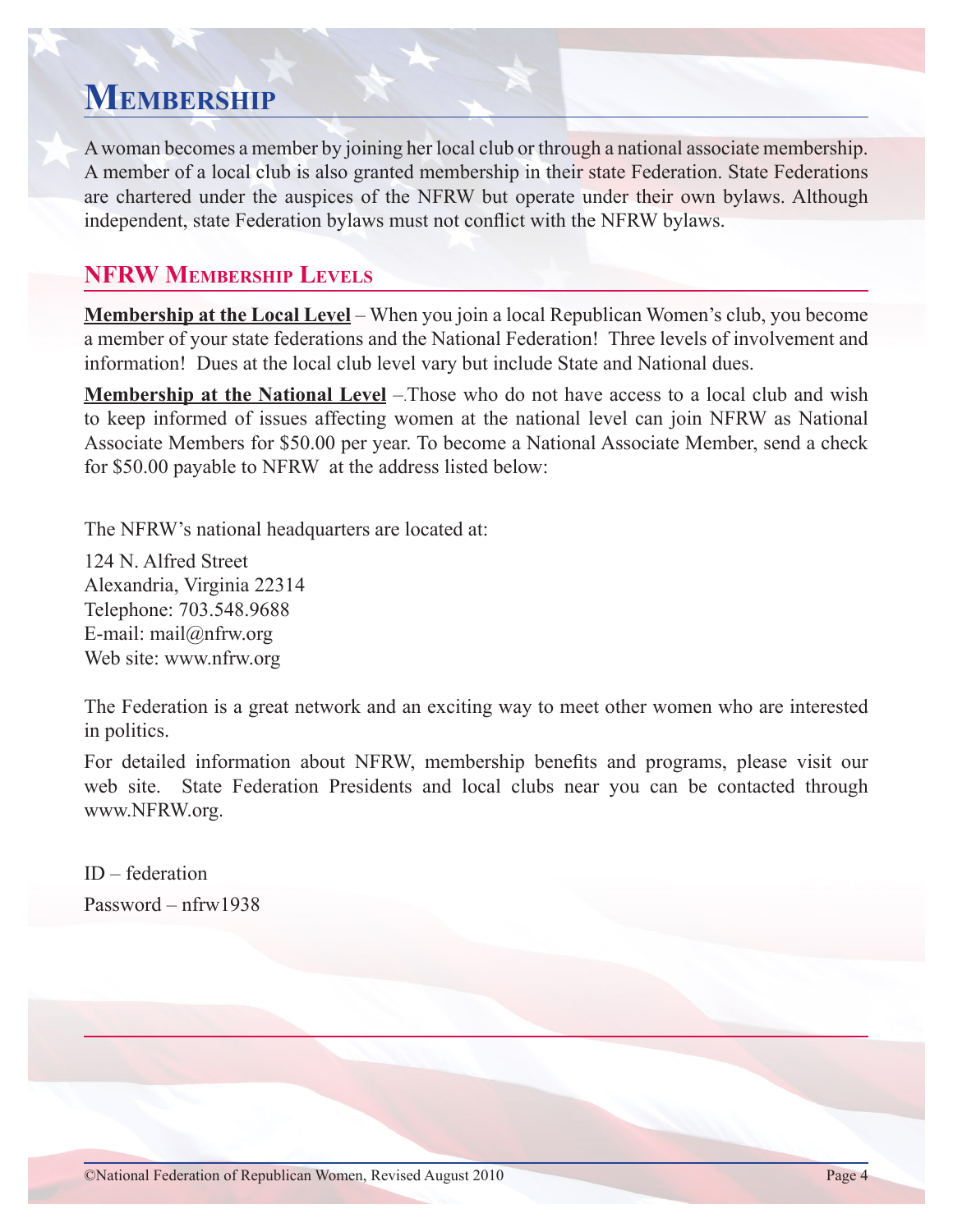# **Benefits of Membership**

As a member of the National Federation of Republican Women, you will:

- ◊ Receive the official NFRW publication, the Republican Woman.
- ◊ Join a network of thousands of Republican women leaders and activists; enjoy networking opportunities and the ability to meet and develop relationships with women from across the country.
- ◊ Have access to unparalleled resources for professional training in leadership and political skills, including the NFRW's Campaign Management Schools.
- ◊ Have the opportunity to attend biannual board meetings and biennial national conventions, both of which include interactive workshops, exciting speakers, and informative programs and discussions.
- ◊ Meet national Republican leaders and discuss current issues through our legislative advocacy program.
- ◊ Receive communications tools from NFRW headquarters, including the weekly e-mail newsletter and political briefing, Cap Alerts, membership recruitment tools, message development assistance, fund raising tips, Get Out The Vote information, campaign updates and much more.
- ◊ Have access to the Member Web Site and online discussion forums.
- ◊ Have access to free (or for a nominal fee) publications like the NFRW Leader's Guide, Legislative Advocacy Manual, Protocol in Politics Guide, Candidate Recruitment Kit, Club Starter Kit, President's Survival Toolkit, brochures, etc. NFRW also offers a series of sample publications for local clubs to utilize, including a newsletter, brochure and sample membership letters.
- ◊ Receive assistance in creating new Federated Republican Women's clubs.
- $\Diamond$  Receive representation in Washington, D.C., including the services of a professional staff and maintenance of national headquarters, located just a few miles from Capitol Hill.
- ◊ Empower more Republican women in the political process and increase the number of women in the party and in public office.

When you join a local club, you also become a member of the State Federation of Republican Women and the National Federation of Republican Women with all rights and privileges of the most influential women's political organization in the country.

### **Welcome! Membership has its privileges!**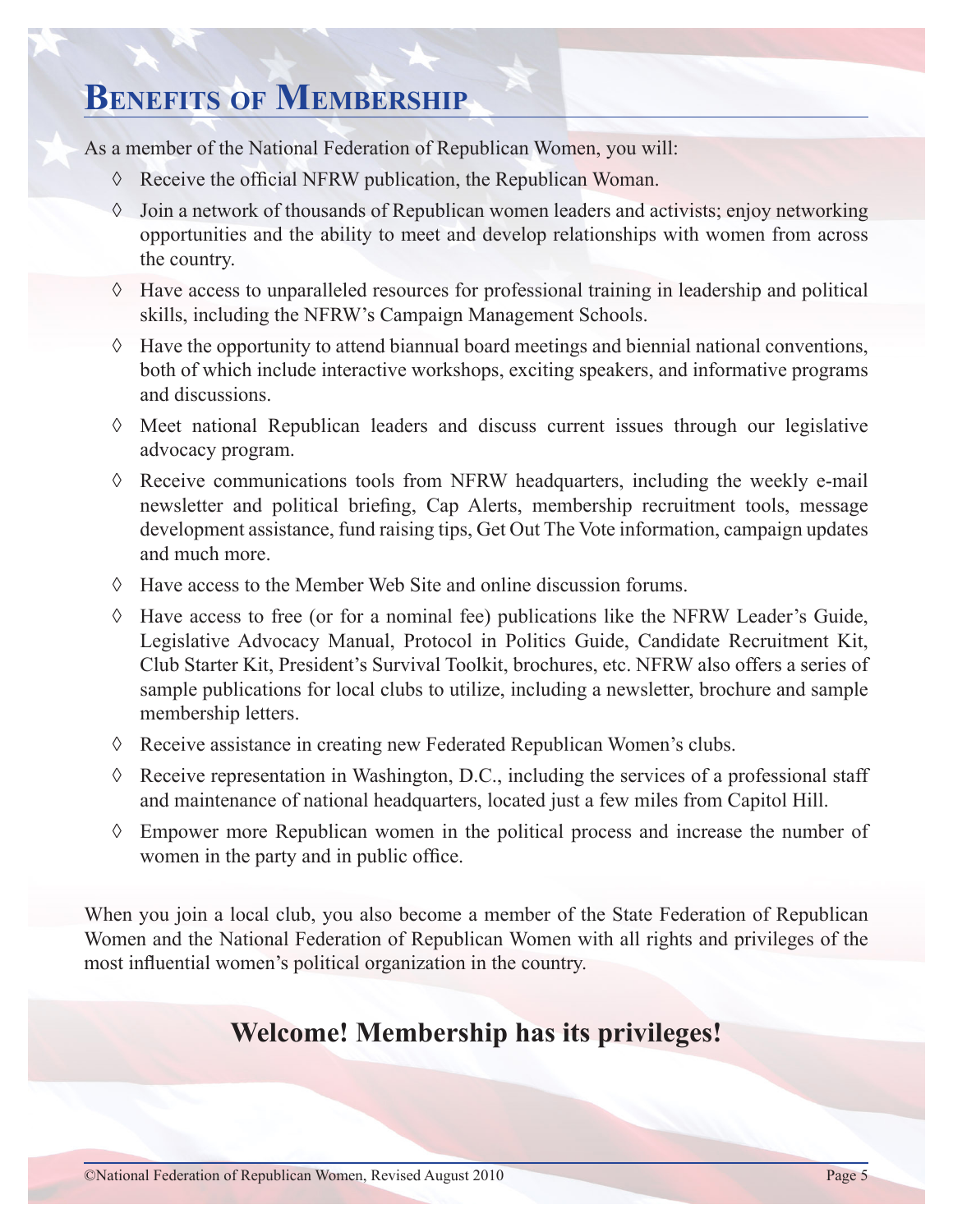# **Steps to Start <sup>a</sup> Republican Women's Club**

Starting a new Republican Women's club can be an exciting adventure. It takes a passion for Republican ideals and the enthusiasm to invite others to join the cause for good government.

#### **1. Identify a "sphere of influence"**

- a. a county that needs a club
- b. an area that can support another club or different venue, i.e. night, downtown, business lunch, etc.

#### **2. Visit Existing clubs**

- a. Existing Clubs can provide insight to what would fill a new or different need.
- b. Existing clubs are encouraged to help new clubs develop; they are even rewarded by the Achievement Awards process for mentoring this growth. When a new club develops from within an established club, it promotes new interests and develops expanded leadership

#### **3. Contact your State President for assistance and encouragement**

#### **4. Recruit Republican Women.**

- a. You will need 10 women to charter. Start with what you have!
- b. Recruit friends and family
- c. Neighbors, your church, your social network
- d. Your Republican County Chairman has access to voter files and "Voter Vault"
- e. Advertise in local and neighborhood newspapers
- f. Announce on your Facebook page, or create a new one for your prospective club.

#### **5. Set a meeting date**

- a. Send invitations and agenda to all prospective attendees.
- b. Suggest everyone explore www.nfrw.org before the meeting.
- c. You may wish to email Federation materials, benefits of membership brochure and sample bylaws that are included in this Handbook to prospective attendees.

#### **6. Prepare an agenda**

- a. Ask a Republican Woman or Federation officer to attend the meeting to explain the three tiers of our Republican Women Federation and how they benefit each other:
	- i. Local club
	- ii. State Federation
	- iii. National Federation of Republican Women
- b. Share the history of NFRW and the Benefits of Membership
- c. Create the Plan to move the club forward.
- d. Set the date, time and place for the next meeting and discuss possible speakers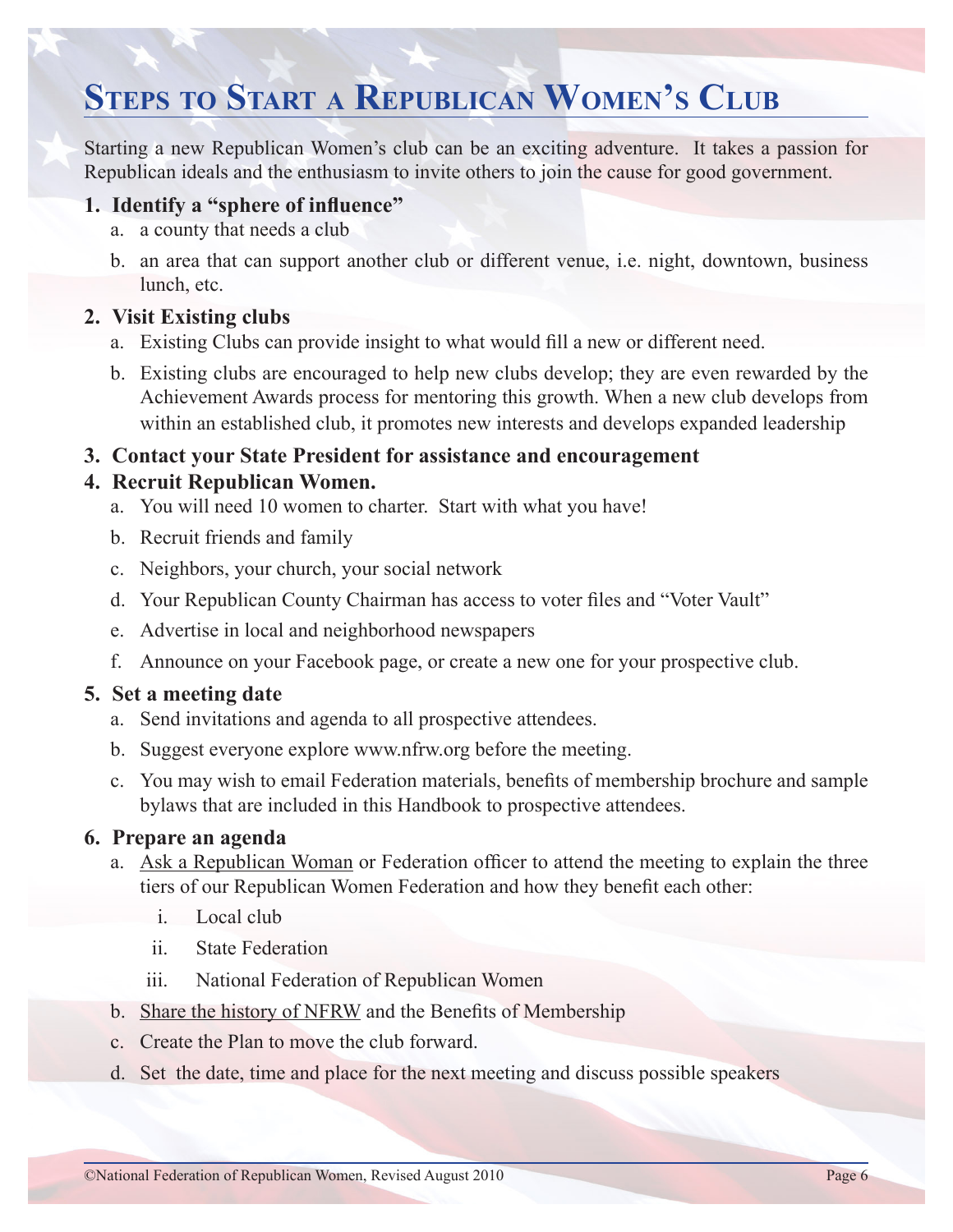#### **7. Do What is Needed to start a club per NFRW bylaws (Art.III Membership, Sec. 3)**

- a. At least 10 women make membership commitment
- b. Select club name to include "Republican"
- c. Elect temporary officers who will serve until charter is approved (Typical duties of officers are outlined in Leadership Guide under publications on NFRW.org)
- d. Approve by-laws (Sample by-laws are fill-in the blank Word document on NFRW.org. Approval may be accomplished at this meeting anticipating that changes can be made as the club matures and grows.)
- e. Determine meeting schedule and location
- f. Establish dues to include the state dues and the NFRW dues (\$10) per member. Advise there is an annual \$15 club service fee for NFRW
- g. Authorize Treasurer and President to get an Employer Identification Number (EIN) from http://www.irs.gov/businesses/small/article/0,,id=102767,00.html and open club checking account. Your bank will need a signed copy of minutes listing club name and officers.

#### **8. Go to NFRW.org**

- a. Member Center tab for New Club Handbook, Sample Bylaws, etc.
- b. Member Center tab for excellent guidance for building your club
- c. Leadership Guide
- d. Club Achievement Awards, a great "road map" for success

#### **9. Submit the following documents to your State President:**

- a. Proposed Club name
- b. List of at least 10 members with name, address, phone and email address
- c. Elected officers- including title, name, address, phone number, email address
- d. Check made to your state for State dues plus National dues (\$10) per member plus initial annual NFRW service fee (\$15)
- e. By-laws approved by membership
- f. Application form

#### **10. Plan your next meeting!**

- a. Interesting programs and exciting speakers energize your club and attract new members
- b. Develop your Communications List to notify members, community leaders, friends, and anyone who needs to hear your Republican message!

NFRW will issue the charter upon the recommendation of the state federation. The effective date of the charter is the date the club is approved by the state. NFRW will send the charter to state president to be presented with honor to the newly chartered club.

### **Welcome!**

©National Federation of Republican Women, Revised August 2010 Page 7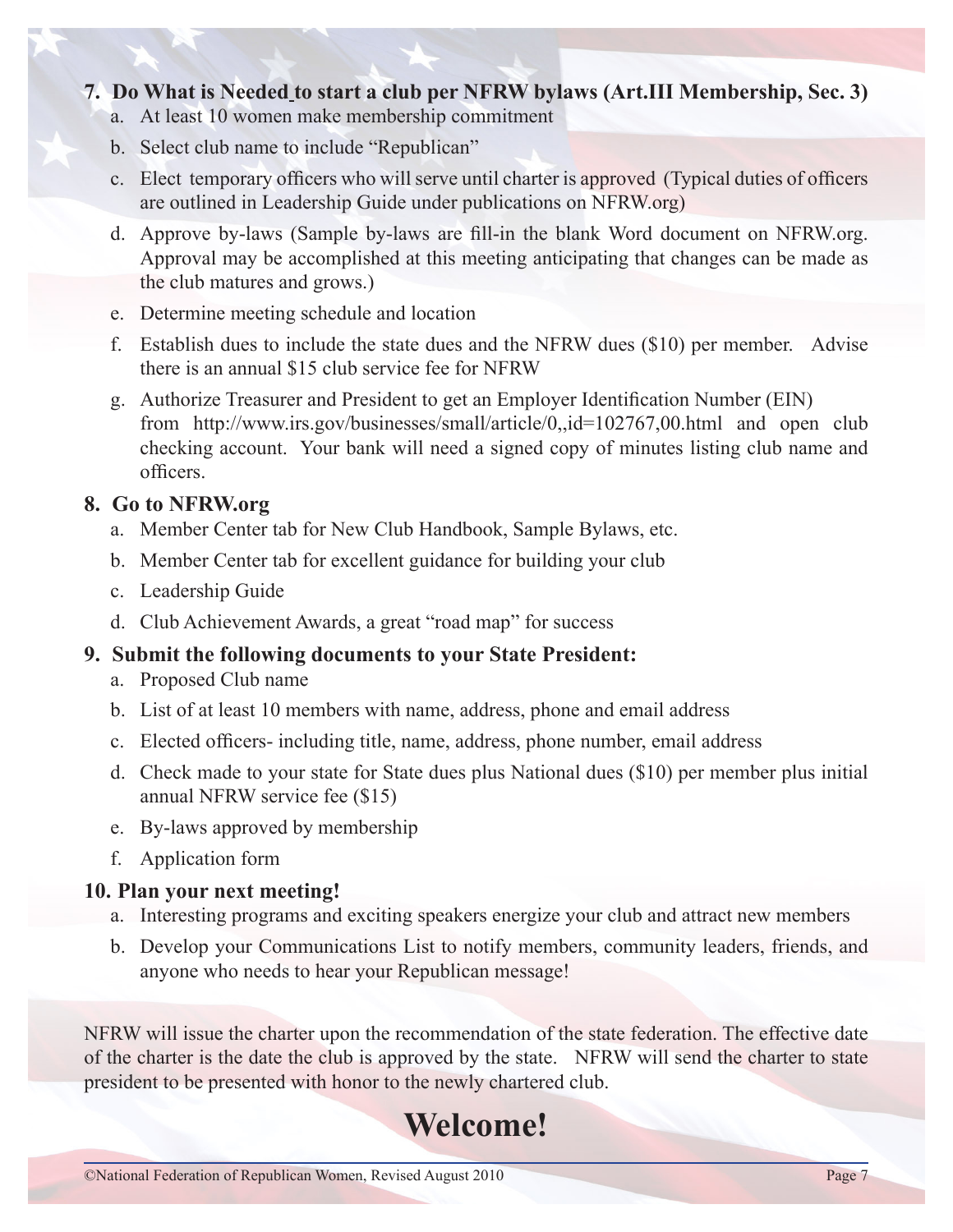# **New Local Club Application for Membership**

| (703) 548-9688, Fax (703) 548-9836, E-mail: mail@nfrw.org<br>Date Submitted:<br>Number of Members:<br>Dues and Service Charges Paid: \$<br>City<br>$\mathop{\mathrm{Zip}}\nolimits(9 \text{ digits})$<br><b>State</b><br>Certification: This Club has fulfilled all requirements of our Federation for membership.<br>Yes, bylaws have been approved. Yes, proper officers have been elected.<br>Example 2015. The Club has been approved by our State Federation.<br>Please note: Send this application to the President of your State Federation of Republican Women. After<br>your State has approved your application, they will forward it to the National office. (States: Forward club<br>bylaws and officer roster to NFRW with application.)<br>For NFRW Office Use Only:<br>Date Received: __________ Date Charter Issued: ___________ Membership Director: ____________ |                                   | <b>National Federation of Republican Women</b><br>124 N. Alfred Street, Alexandria, VA 22314 |  |
|------------------------------------------------------------------------------------------------------------------------------------------------------------------------------------------------------------------------------------------------------------------------------------------------------------------------------------------------------------------------------------------------------------------------------------------------------------------------------------------------------------------------------------------------------------------------------------------------------------------------------------------------------------------------------------------------------------------------------------------------------------------------------------------------------------------------------------------------------------------------------------|-----------------------------------|----------------------------------------------------------------------------------------------|--|
|                                                                                                                                                                                                                                                                                                                                                                                                                                                                                                                                                                                                                                                                                                                                                                                                                                                                                    |                                   |                                                                                              |  |
|                                                                                                                                                                                                                                                                                                                                                                                                                                                                                                                                                                                                                                                                                                                                                                                                                                                                                    |                                   |                                                                                              |  |
|                                                                                                                                                                                                                                                                                                                                                                                                                                                                                                                                                                                                                                                                                                                                                                                                                                                                                    |                                   |                                                                                              |  |
|                                                                                                                                                                                                                                                                                                                                                                                                                                                                                                                                                                                                                                                                                                                                                                                                                                                                                    |                                   |                                                                                              |  |
|                                                                                                                                                                                                                                                                                                                                                                                                                                                                                                                                                                                                                                                                                                                                                                                                                                                                                    |                                   |                                                                                              |  |
|                                                                                                                                                                                                                                                                                                                                                                                                                                                                                                                                                                                                                                                                                                                                                                                                                                                                                    |                                   |                                                                                              |  |
|                                                                                                                                                                                                                                                                                                                                                                                                                                                                                                                                                                                                                                                                                                                                                                                                                                                                                    |                                   |                                                                                              |  |
|                                                                                                                                                                                                                                                                                                                                                                                                                                                                                                                                                                                                                                                                                                                                                                                                                                                                                    |                                   |                                                                                              |  |
|                                                                                                                                                                                                                                                                                                                                                                                                                                                                                                                                                                                                                                                                                                                                                                                                                                                                                    |                                   |                                                                                              |  |
|                                                                                                                                                                                                                                                                                                                                                                                                                                                                                                                                                                                                                                                                                                                                                                                                                                                                                    | Please initial below.             |                                                                                              |  |
|                                                                                                                                                                                                                                                                                                                                                                                                                                                                                                                                                                                                                                                                                                                                                                                                                                                                                    |                                   |                                                                                              |  |
|                                                                                                                                                                                                                                                                                                                                                                                                                                                                                                                                                                                                                                                                                                                                                                                                                                                                                    |                                   |                                                                                              |  |
|                                                                                                                                                                                                                                                                                                                                                                                                                                                                                                                                                                                                                                                                                                                                                                                                                                                                                    | Signed:                           |                                                                                              |  |
|                                                                                                                                                                                                                                                                                                                                                                                                                                                                                                                                                                                                                                                                                                                                                                                                                                                                                    | <b>State Federation President</b> |                                                                                              |  |
|                                                                                                                                                                                                                                                                                                                                                                                                                                                                                                                                                                                                                                                                                                                                                                                                                                                                                    | Name of State Federation          |                                                                                              |  |
|                                                                                                                                                                                                                                                                                                                                                                                                                                                                                                                                                                                                                                                                                                                                                                                                                                                                                    | Street Address City, State, Zip   |                                                                                              |  |
|                                                                                                                                                                                                                                                                                                                                                                                                                                                                                                                                                                                                                                                                                                                                                                                                                                                                                    |                                   |                                                                                              |  |
|                                                                                                                                                                                                                                                                                                                                                                                                                                                                                                                                                                                                                                                                                                                                                                                                                                                                                    |                                   |                                                                                              |  |
|                                                                                                                                                                                                                                                                                                                                                                                                                                                                                                                                                                                                                                                                                                                                                                                                                                                                                    |                                   |                                                                                              |  |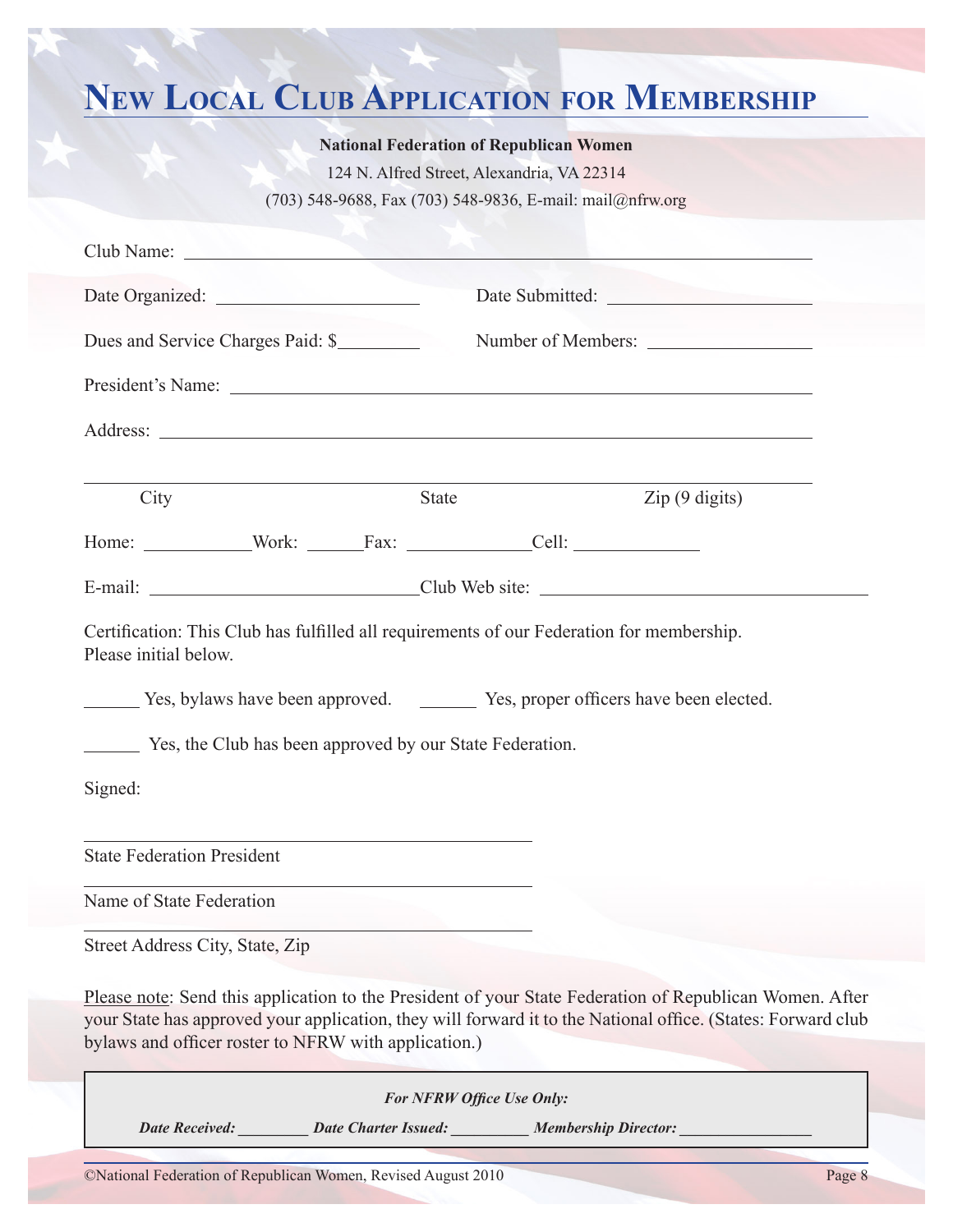# **Treasurer's Report (Sample)**

### Application for Charter

\_\_\_\_\_\_\_\_\_\_ (fill in state name) Federation Republican Women

Date Submitted

| Phone $\qquad \qquad \qquad \qquad \qquad \text{Cell}$                                 |  |  |  |  |  |  |  |  |
|----------------------------------------------------------------------------------------|--|--|--|--|--|--|--|--|
|                                                                                        |  |  |  |  |  |  |  |  |
|                                                                                        |  |  |  |  |  |  |  |  |
|                                                                                        |  |  |  |  |  |  |  |  |
|                                                                                        |  |  |  |  |  |  |  |  |
|                                                                                        |  |  |  |  |  |  |  |  |
|                                                                                        |  |  |  |  |  |  |  |  |
| Note: Associate members are NOT included in this count; only full RW members.          |  |  |  |  |  |  |  |  |
|                                                                                        |  |  |  |  |  |  |  |  |
| Number of members included in this report                                              |  |  |  |  |  |  |  |  |
|                                                                                        |  |  |  |  |  |  |  |  |
|                                                                                        |  |  |  |  |  |  |  |  |
| Add \$15.00 National Federation Charge for chartering.<br>\$15.00                      |  |  |  |  |  |  |  |  |
| (This is an annual charge for all clubs.)                                              |  |  |  |  |  |  |  |  |
| $\mathbb{S}$<br>Total Enclosed:                                                        |  |  |  |  |  |  |  |  |
| Please make check payable to [Your State] Federation Republican Women                  |  |  |  |  |  |  |  |  |
|                                                                                        |  |  |  |  |  |  |  |  |
|                                                                                        |  |  |  |  |  |  |  |  |
| <b>Treasurer Signature</b><br>Date                                                     |  |  |  |  |  |  |  |  |
|                                                                                        |  |  |  |  |  |  |  |  |
| <b>Please provide:</b>                                                                 |  |  |  |  |  |  |  |  |
| List of members to accompany this report: Include Name, Address, Home Phone and e-mail |  |  |  |  |  |  |  |  |
| List of Club officers to include: Name, Address, Home Phone and e-mail                 |  |  |  |  |  |  |  |  |
| <b>Application for Charter</b><br><b>Proposed Bylaws</b>                               |  |  |  |  |  |  |  |  |
| Include this information in your initial packet to your                                |  |  |  |  |  |  |  |  |
| state Federation president along with your check.                                      |  |  |  |  |  |  |  |  |
|                                                                                        |  |  |  |  |  |  |  |  |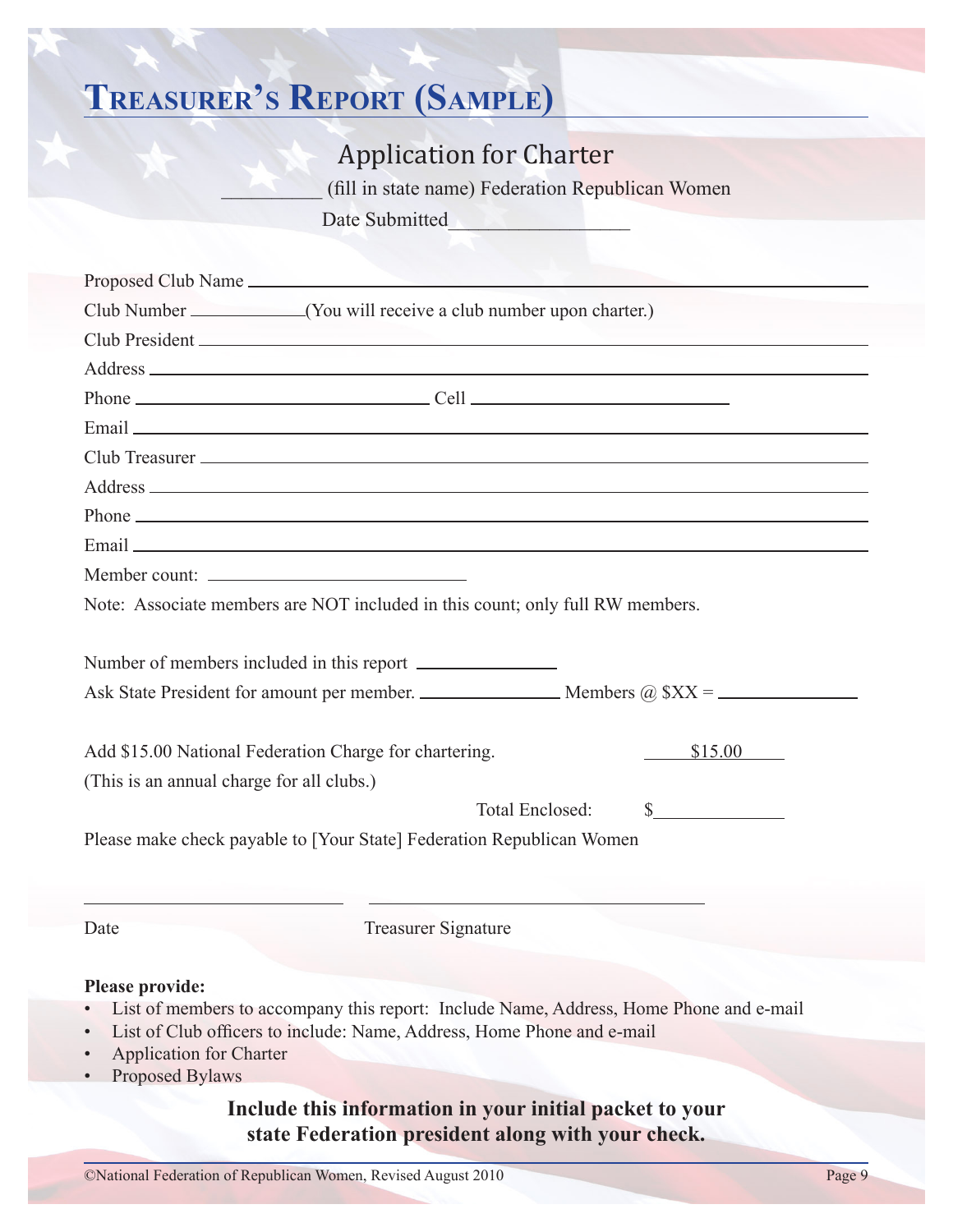# **New Club Officer Roster**

To be Submitted with Request for Charter Packet

|           |           | $2^{\rm nd}$ Vice |                                   |           | <b>Officer</b>   |                        |            |
|-----------|-----------|-------------------|-----------------------------------|-----------|------------------|------------------------|------------|
| Treasurer | Secretary | President         | $1^{\text{st}}$ Vice<br>President | President |                  |                        | Club Name: |
|           |           |                   |                                   |           | Name             | Meeting Dates & Times: |            |
|           |           |                   |                                   |           | Address          |                        |            |
|           |           |                   |                                   |           | City, State, Zip |                        |            |
|           |           |                   |                                   |           | Phone            |                        |            |
|           |           |                   |                                   |           | Email            |                        |            |
|           |           |                   |                                   |           |                  |                        |            |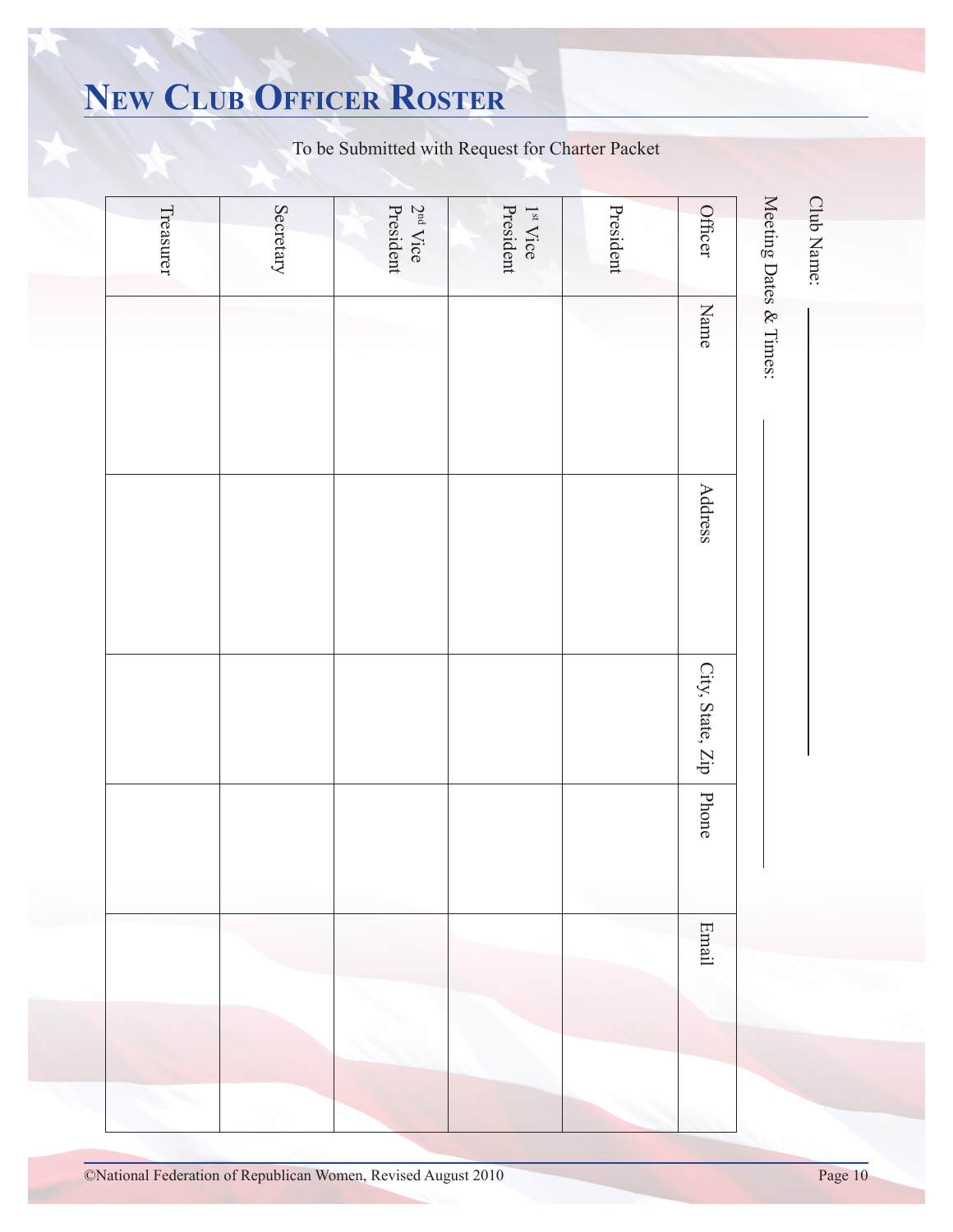### **Charter Club Press Release**

# **NEWS RELEASE**

**National Federation of Republican Women**

Rae Lynne Chornenky, President

FOR IMMEDIATE RELEASE: CONTACT: [INSERT NAME] [INSERT DATE] [INSERT PHONE/E-MAIL]

### **National Federation of Republican Women Approves Charter of New Area Club**

ALEXANDRIA, Va. – The National Federation of Republican Women (NFRW) has approved the charter of a new local Republican women's club.

[INSERT NAME OF CLUB] was chartered on [INSERT DATE] with [INSERT NUMBER OF MEMBERS] members. [INSERT NAME OF FOUNDING CLUB PRESIDENT] will lead the club during its first term. Club meetings are scheduled [INSERT DAY, TIME AND LOCATION OF STANDING MEETINGS.]

"The NFRW is pleased to approve the charter of this new Republican women's club," NFRW President Rae Lynne Chornenky said. "The club and its members are a welcomed addition to our nationwide network of grassroots leaders, and we look forward to working with them to promote Republican principles, elect Republican candidates, and champion the cause of sound government."

[INSERT ADDITIONAL INFORMATION ABOUT CLUB, SUCH AS DIGNITARIES ATTENDING CHARTER CELEBRATION, SPECIAL PROGRAMS, UPCOMING EVENTS AND POLITICAL ACTIVITIES].

[INSERT SENTENCE ABOUT ANNUAL DUES AND HOW A REPUBLICAN WOMAN CAN BECOME A MEMBER.] These dues also cover membership in the NFRW and in the [INSERT STATE] Federation of Republican Women.

For more information contact [INSERT CLUB CONTACT NAME AND PHONE/EMAIL, AND CLUB WEB SITE.]

Founded in 1938, the NFRW has over 78,000 active members in local clubs across the nation and in several U.S. territories, making it one of the largest women's political organizations in the country. The grassroots organization works to promote the principles and objectives of the Republican Party, elect Republican candidates, inform the public through political education and activity, and increase the effectiveness of women in the cause of good government.

For more information about the NFRW, visit www.nfrw.org.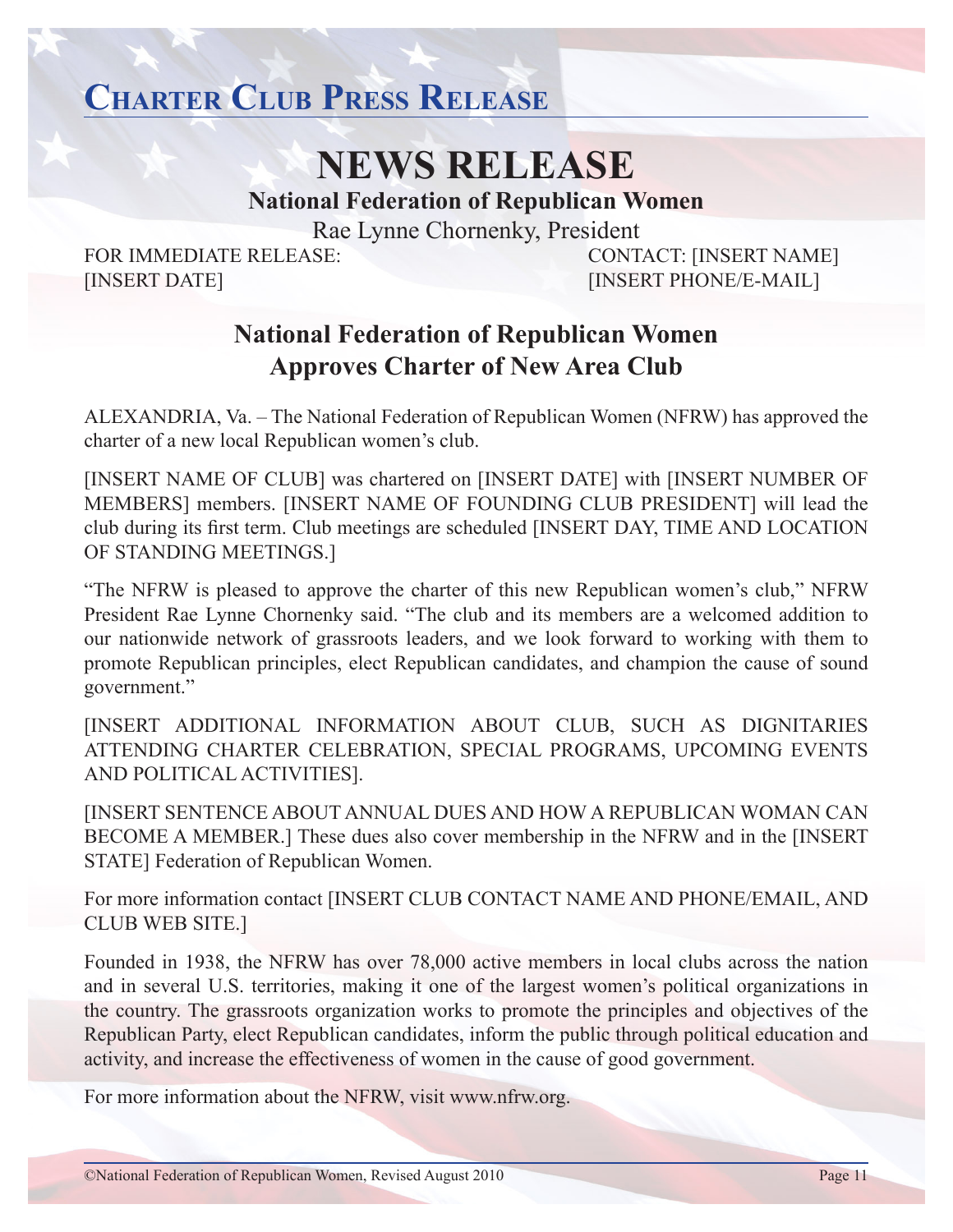**Charter Club Agenda**

#### **[Proposed Club Name] Republican Women Date, Agenda**

Call Meeting to Order –

Invocation

Pledge

Introductions

Purpose and goals of club

- Charter with State FRW and NFRW (Share "Benefits of the Federation")
- Mission to educate and inform the public on the Republican philosophy
- Elect Republicans

Name of club : (options)

- Republican Women
- Republican Women

Appoint temporary officers (Note: Formal election of officers after NFRW charter is approved)

- President –
- $\bullet$  1<sup>st</sup> Vice President Programs
- $2<sup>nd</sup>$  Vice President Membership
- Treasurer
- **Secretary**

Propose Bylaws prepared by initial members (Explain these can be adjusted as the club grows)

Authorize Treasurer and President to open checking account

Determine meeting schedule and location

- Required to meet at least 5 times a year
- Establish same day for each month
- Alternate day and time discussion
- Same location or alternate location
- Publish calendar to members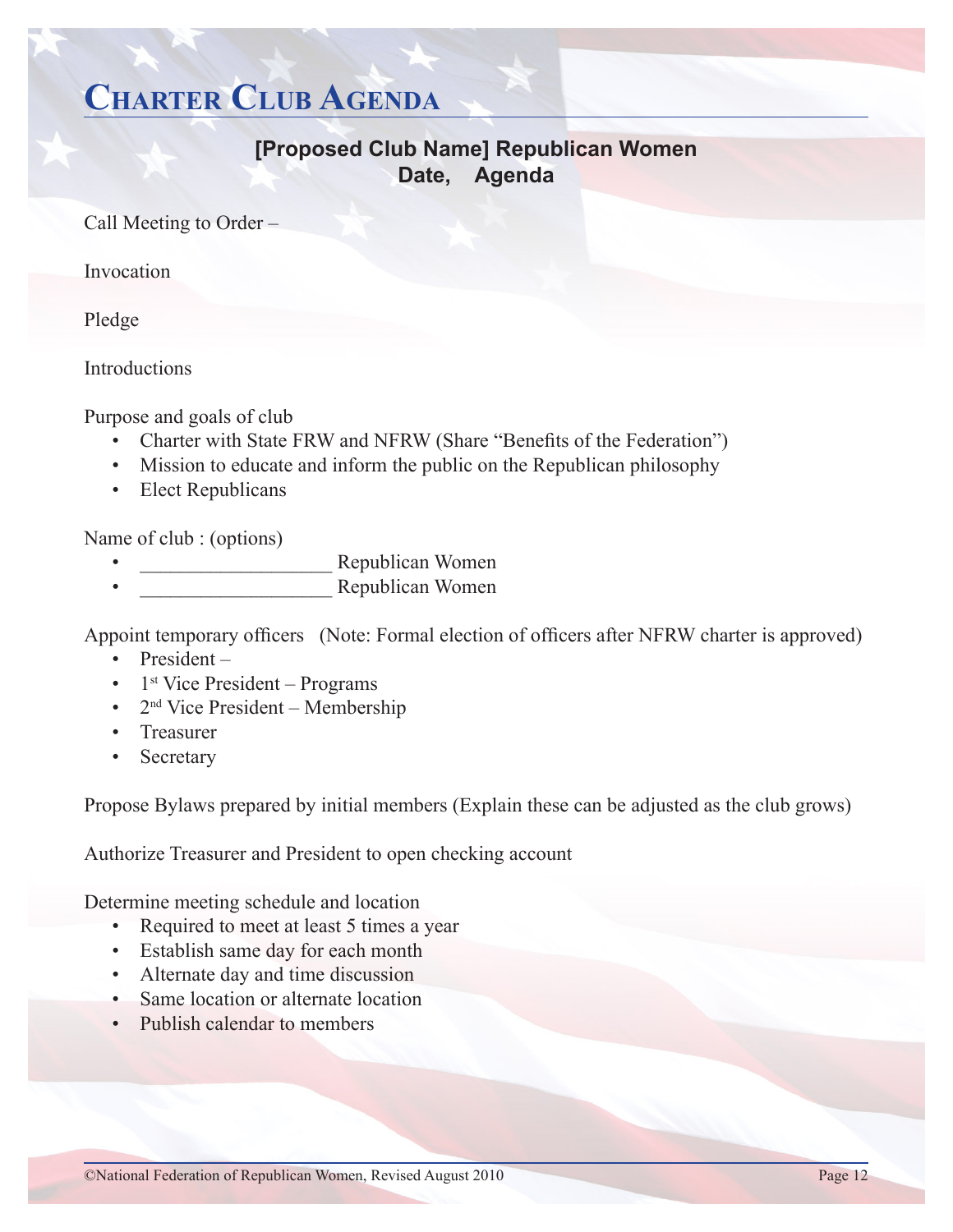Dues – discuss and adopt (Total to include state (?) and NFRW(\$10) per member) Explain \$15 annual NFRW service fee due with charter application

- Regular Member  $XX$
- Associate Member \$15 (Usual amount for associates. Funds remain in club.)
- Consider Patron \$50 and up (brings extra funds to club)

Committee Chairs – Fulfillment of as club grows. These are some choices.)

- Bylaws
- Campaign
- Caring for American
- Chaplain
- Corresponding Secretary
- Fund raising
- Historian
- Hospitality
- Legislation
- Parliamentarian
- Public Relations/Communications

Mission and Values – review and adopt (if you have this ready)

Speaker – [Speakers motivate, educate and encourage the formation of the organization. Ask a State Federation representative to attend early formation meetings.]

Announce next meeting time and day

Adjourn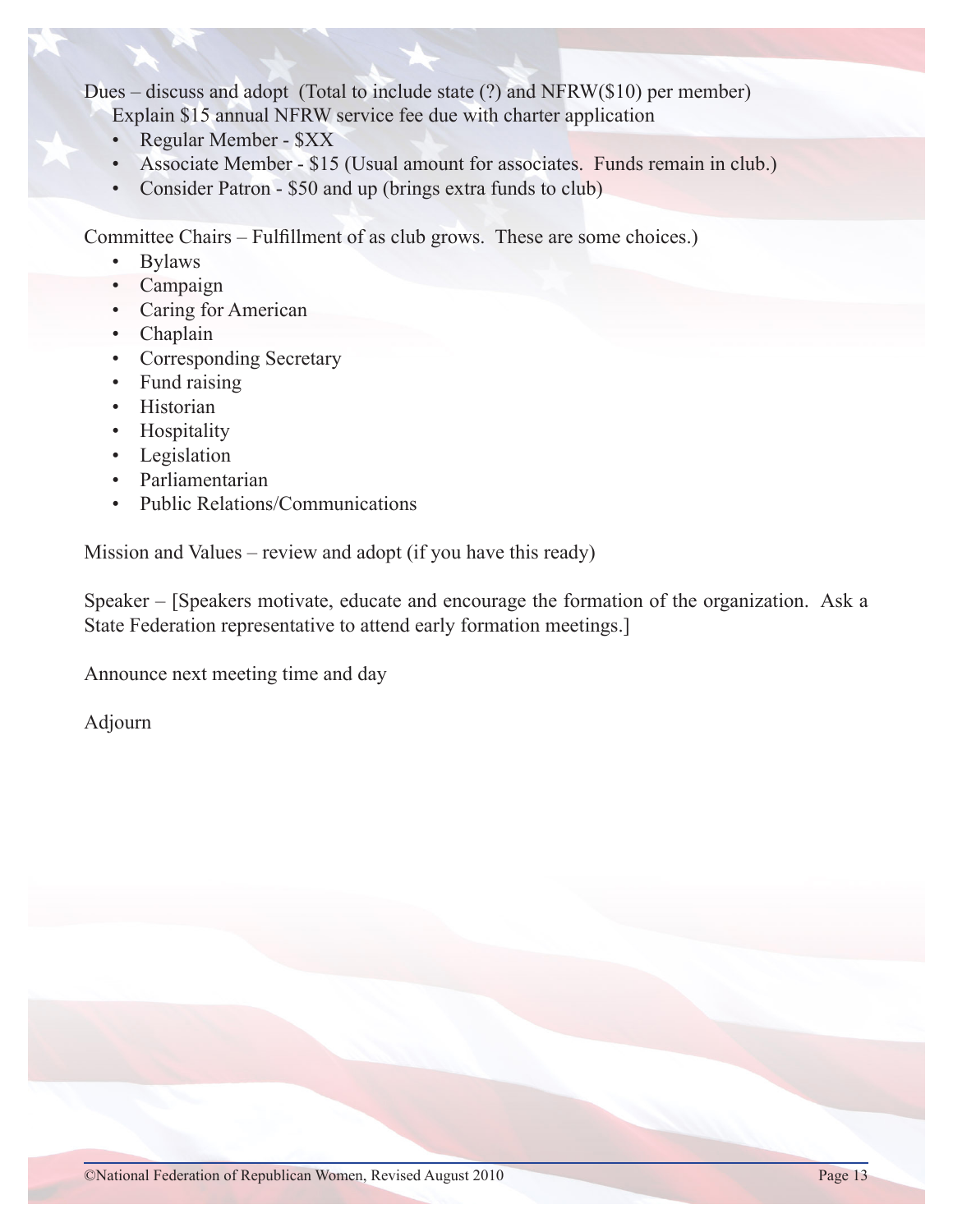# **Charter Club Installation Service**

You have stepped forward to play an active leadership role in the  $\Box$  (club or state federation name). The members elected you because they believe in your voice, your vision, and your dedication to the future of this organization. They believe your ideas and leadership will help the Federation soar to new heights and be the political force you were destined to be.

What an incredible time to be elected to office in the Federation. We have entered into a new millennium. This is the time for change. This is the time for powerful leadership, bold and innovative ideas, and visionary women.

You have a wonderful opportunity to empower (Club of State Federation) Name) Women and strengthen the Republican Party. Trust that your fellow members and officers will help guide you and support you as you help lead America's foremost women's political organization.

 Each of you has my deep and sincere support and hope for a rewarding and enjoyable term of office.

Will each of you please raise your right hand and repeat the oath of office?

President – (Give the name), Vice-President – (Give the name), Secretary – (Give the name) Treasurer – (Give the name)

I do solemnly affirm – that I will defend and support – the Constitution of the United States – and of this organization –

That I will keep a true faith and allegiance - to each of these valued documents – that I take this pledge and my obligations freely – without reservation or purpose of evasion. I will faithfully and to the best of my ability fulfill the duties of the office to which I have been elected – so help me God.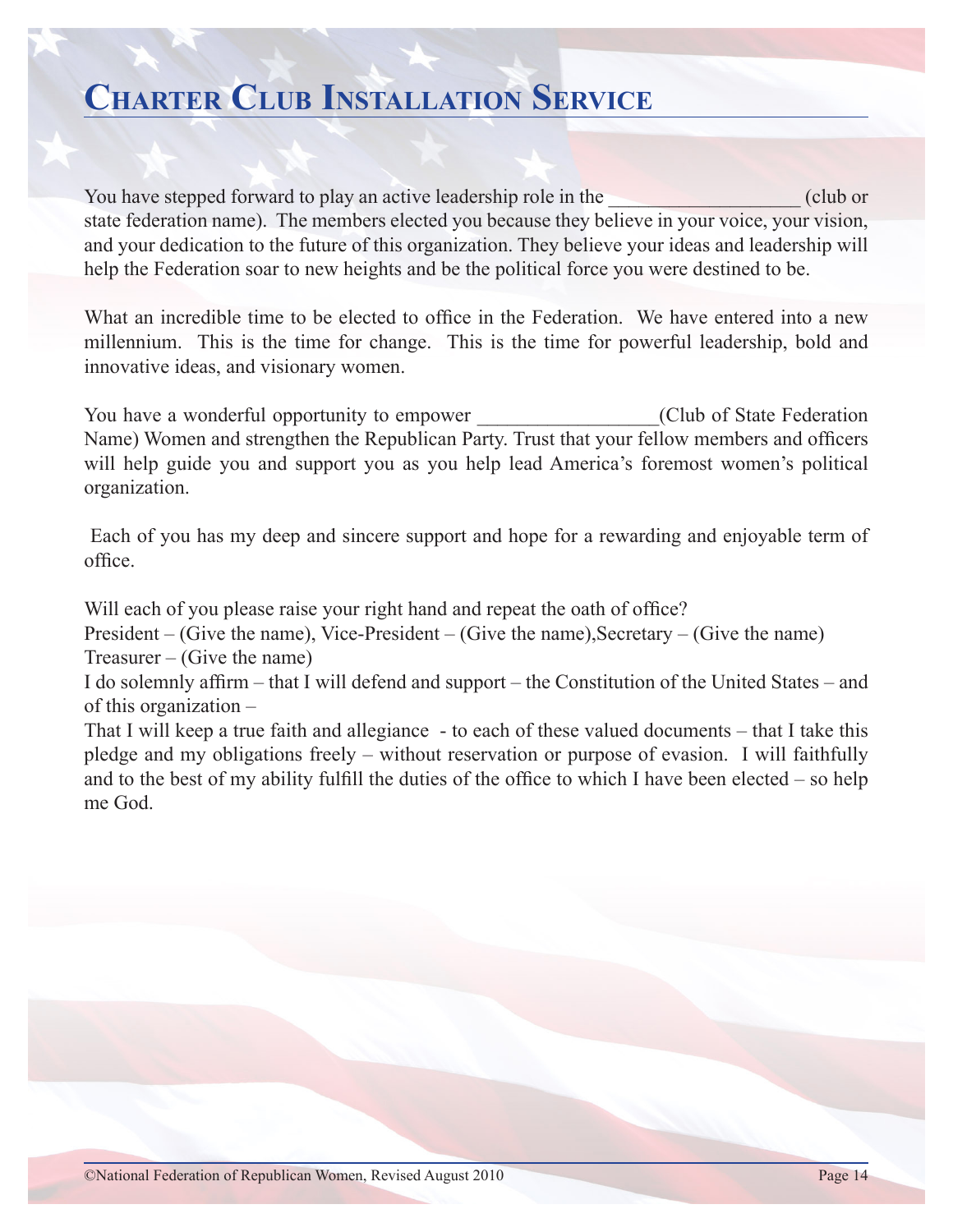### **Sample Resource Materials**

The following items are included for you to use as a guide in forming your own club documents. It is exciting to brand your club documents with a logo, individualized fonts and information that pertinent to your club objectives.

#### **In developing your Club Bylaws:**

- **◊ Obtain a copy of your State Bylaws** from the state web site or contact your State President. Contact information for State Presidents is found on www.NFRW.org
- **◊ Download a copy of National Federation Republican Women Bylaws from www. NFRW.org**
- **◊ Download and print a copy of NFRW Sample Bylaws** on www.NFRW.org. This resource is designed as a "fill in the blank" example that meets NFRW bylaws requirements. It is a Word document to use as the basis for developing your new club bylaws. Work with your state officers to determine state bylaw requirements and recommendations.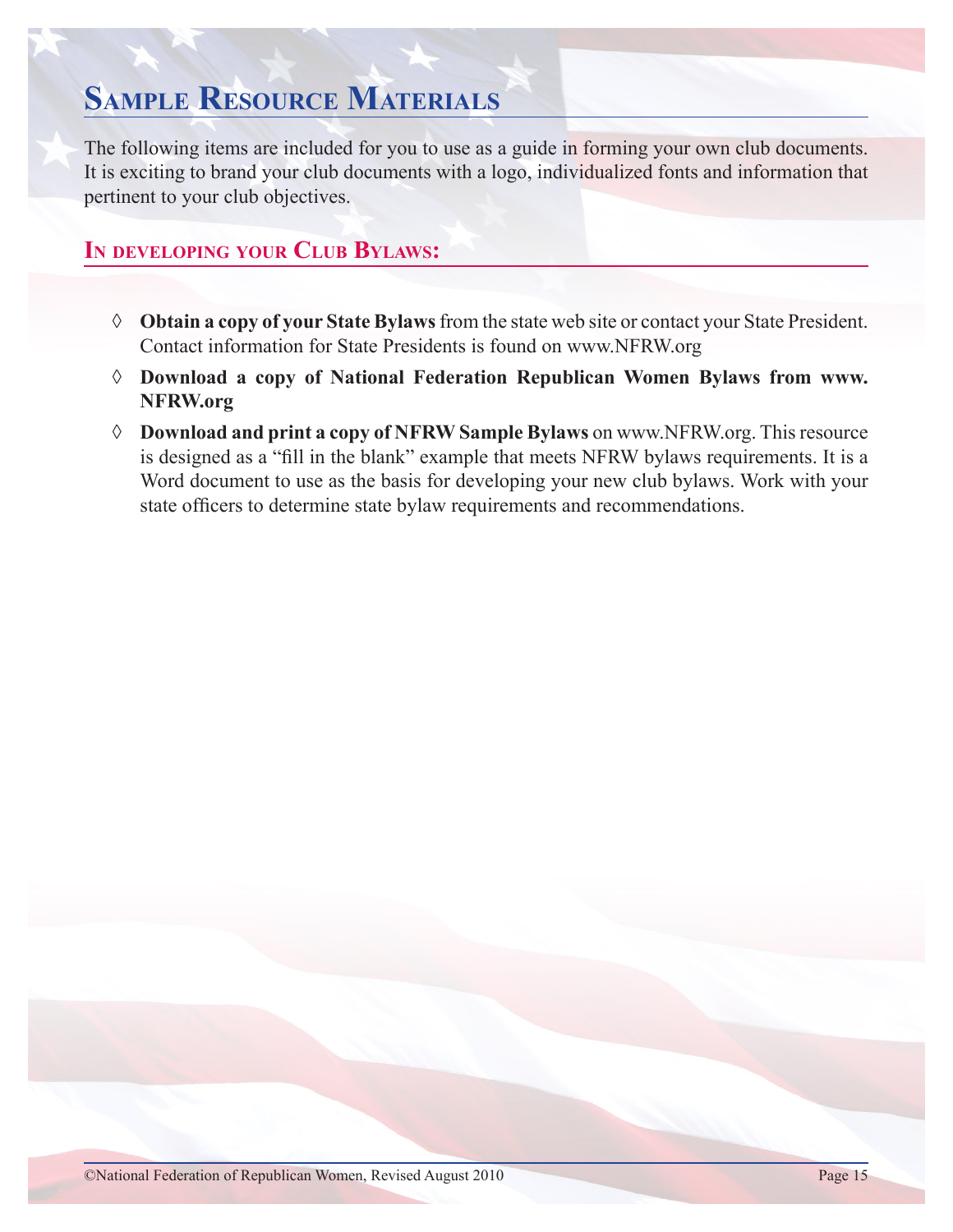# **Sample Letter of Intent to Federate <sup>a</sup> club**

Madame State President,

It is with great pleasure that I advise you of our intent to establish the Republican Women.

This club would encompass and concentrate on inviting members from the areas. Our meetings are scheduled to be held on the of the month beginning at ...

Enclosed you will find a copy of our By- Laws, membership roster and check for, membership fees and the National Federation service charge. Included in this correspondence please find the Officers names and position temporarily held pending election after consideration of Charter. Once chartered, those officers elected would hold office until Date at which time an election of officers would be held.

| Officers:                     |
|-------------------------------|
| President:                    |
| <b>First Vice President:</b>  |
| <b>Second Vice President:</b> |
| Secretary:                    |
| Treasurer:                    |

Thank you for your consideration in this matter.

Loyally,

President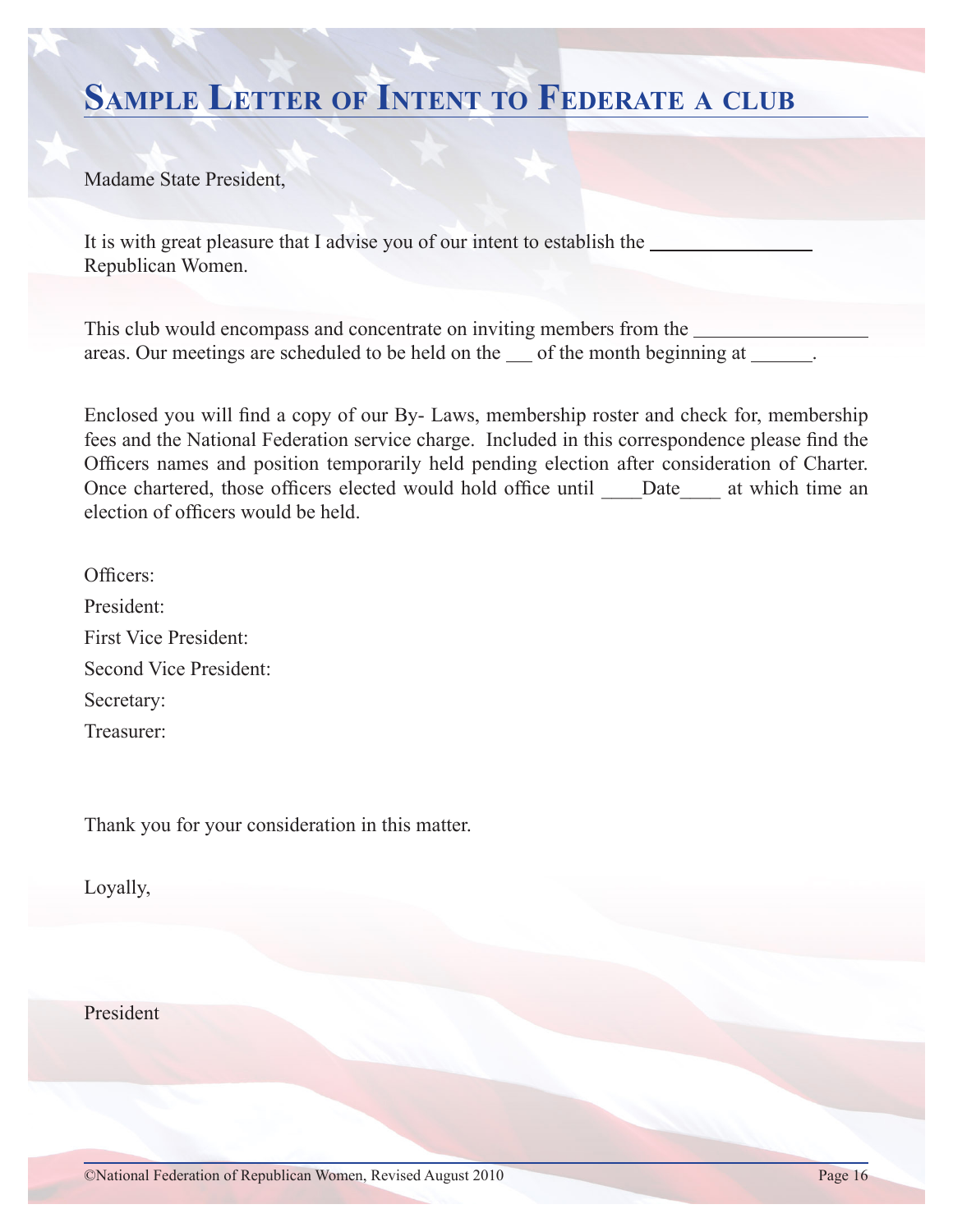# **Sample Membership Application**

### **[**Your club] Republican Women Membership Application

| Mailing Address                                                                                                                                                                                                               |                                                                               |                                                                                                                                                                                                         |  |
|-------------------------------------------------------------------------------------------------------------------------------------------------------------------------------------------------------------------------------|-------------------------------------------------------------------------------|---------------------------------------------------------------------------------------------------------------------------------------------------------------------------------------------------------|--|
| $City & State \_\_\_\_\_\_{}$ $ZIP \_\_\_\_\_\_\_\_{}$                                                                                                                                                                        |                                                                               |                                                                                                                                                                                                         |  |
|                                                                                                                                                                                                                               |                                                                               |                                                                                                                                                                                                         |  |
| E-MAIL Level and the state of the state of the state of the state of the state of the state of the state of the state of the state of the state of the state of the state of the state of the state of the state of the state |                                                                               |                                                                                                                                                                                                         |  |
|                                                                                                                                                                                                                               |                                                                               | (Please print e-mail clearly and notify us of changes. This is our preferred means of communication.)                                                                                                   |  |
| $(\$XX)$ (Home Club $\_\_\_\_\_\_\_\_\$                                                                                                                                                                                       |                                                                               | Application Type New ______Renewal _____Annuals Dues _____Member (\$XX) ______ *Associate                                                                                                               |  |
|                                                                                                                                                                                                                               |                                                                               | *Women with active membership in another Federated RW club and Republican men                                                                                                                           |  |
|                                                                                                                                                                                                                               |                                                                               | <b>Suggestions for your Application:</b> Add options such as Name Tag (cost), Directory (cost). Some clubs<br>have "Patron" category: Members who wish to contribute or give more than the member dues. |  |
|                                                                                                                                                                                                                               |                                                                               |                                                                                                                                                                                                         |  |
| Republican Party.                                                                                                                                                                                                             |                                                                               | I am a registered REPUBLICAN and I will support Republican ideals and encourage loyalty to the                                                                                                          |  |
|                                                                                                                                                                                                                               |                                                                               |                                                                                                                                                                                                         |  |
|                                                                                                                                                                                                                               |                                                                               | <b>COMMITTEES/INTERESTS: Please indicate the area(s) in which you have an interest!</b>                                                                                                                 |  |
|                                                                                                                                                                                                                               |                                                                               | Literacy Campaign Activities _______ Community Outreach/ Service                                                                                                                                        |  |
|                                                                                                                                                                                                                               |                                                                               | Fundraising _______ Legislative __________ Hospitality ________ Membership                                                                                                                              |  |
|                                                                                                                                                                                                                               | _________ Publicity/Media _______________ Caring for America (Support Troops) |                                                                                                                                                                                                         |  |
| I can help where needed.                                                                                                                                                                                                      |                                                                               |                                                                                                                                                                                                         |  |
|                                                                                                                                                                                                                               |                                                                               | Special talents (graphics design, website, database, editing, writing, etc.)                                                                                                                            |  |
|                                                                                                                                                                                                                               |                                                                               |                                                                                                                                                                                                         |  |
|                                                                                                                                                                                                                               |                                                                               |                                                                                                                                                                                                         |  |
|                                                                                                                                                                                                                               |                                                                               |                                                                                                                                                                                                         |  |
|                                                                                                                                                                                                                               | Email Club Website:                                                           |                                                                                                                                                                                                         |  |
|                                                                                                                                                                                                                               |                                                                               |                                                                                                                                                                                                         |  |
| <b>Mail to:</b>                                                                                                                                                                                                               | Please complete this application and return with your check made to "XXXRW".  |                                                                                                                                                                                                         |  |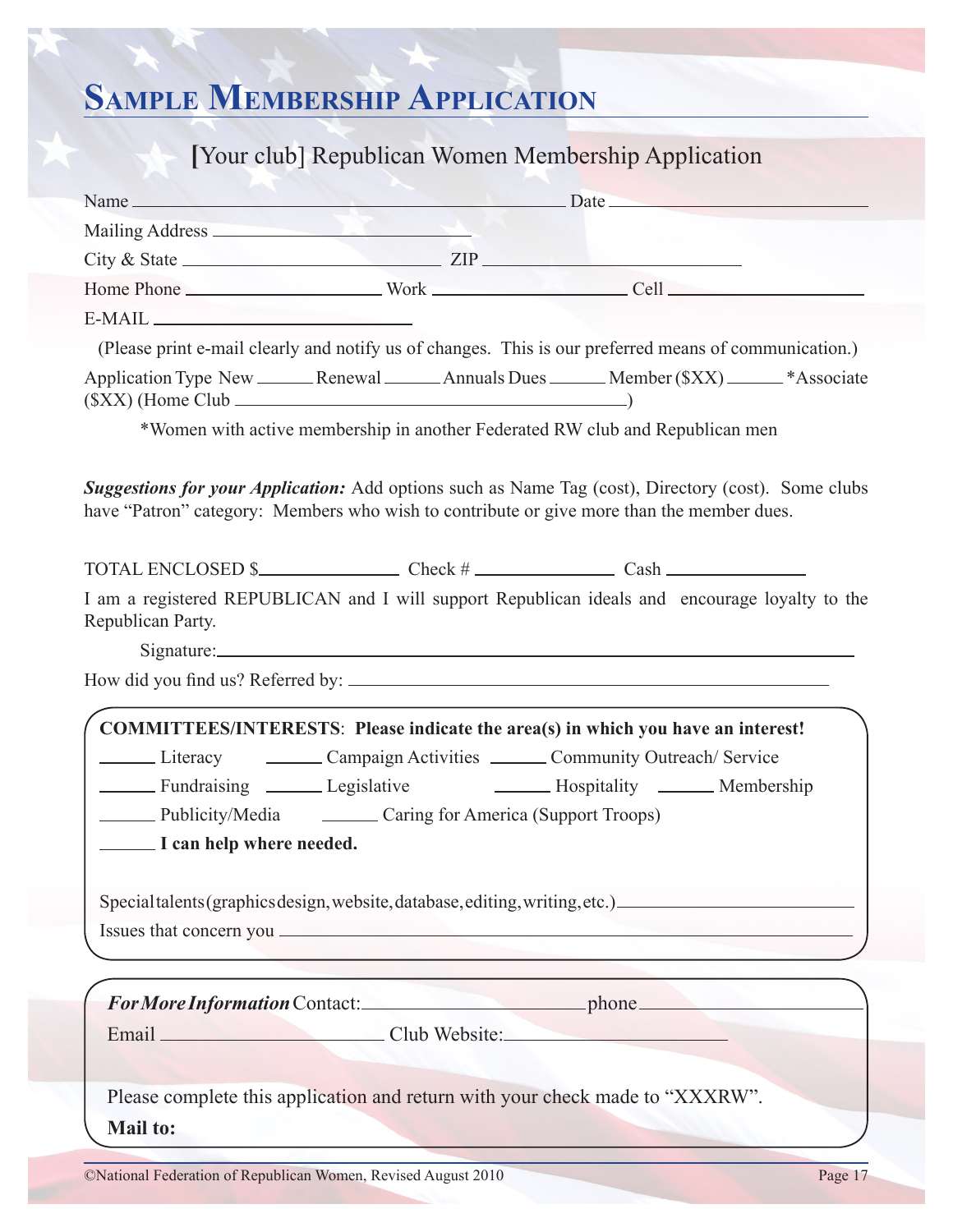# **Sample Event Agenda**



#### **Dodge County Administration Building**

Juneau, WI 6:30 p.m.

- A. Prayer
- B. Pledge of Allegiance
- C. Welcome
- D. Introductions (Insert Protocol of Ranking of Introductions) NFRW Officers
	- State Federation Officers
	- Club Presidents in Attendance
	- Congressional Delegation
	- Legislative Delegation
	- Republican Dignitaries
- E. Majority Leader Senator Remarks
- F. Lt Governor Remarks
- G. NFRW Membership Chairman- Remarks
- H. NFRW National President Remarks
- I. Presentation of Charter
- J. Installation of Officers
	- President
	- Vice President
	- Secretary
	- **Treasurer**
	- Parliamentarian
- K. Closing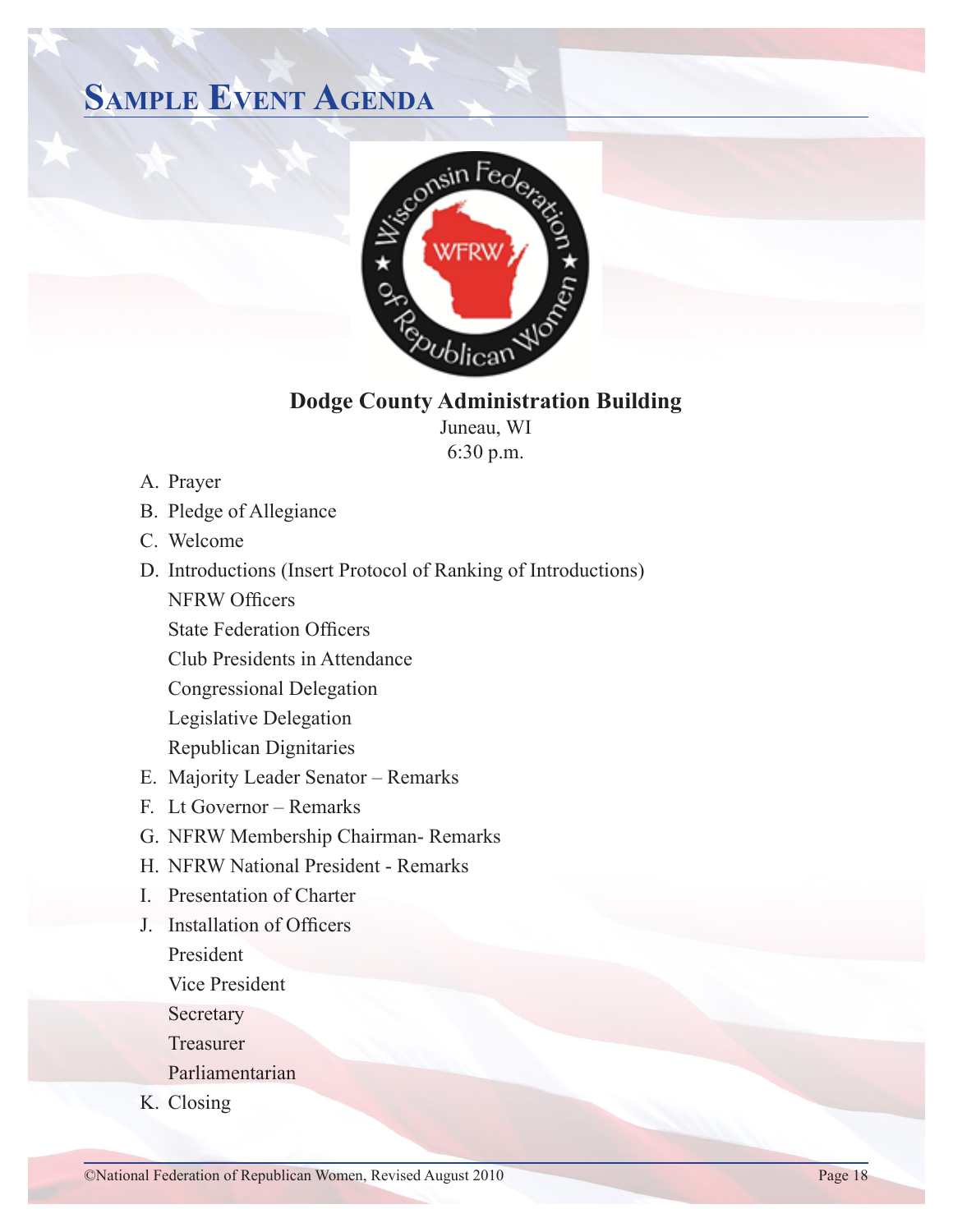## **Further Information**

The NFRW Membership Committee hopes you find this guide useful in forming your new club. Growing a new club is an exciting and rewarding endeavor! If you have questions or need further information – please check the NFRW web site at www.NFRW.org or contact a 2010-2011 Membership Committee Members Below:

**Chair Tonya Stiel** Louisiana 337-828-2771 (H) tonyastiel@bellsouth.net

**Vice-Chair Kay Butchko** Nevada 702-645-1840 (H) butchko@cox.net

**Advisor Brenda R. Smith** Kansas bsmith@sunflowerinsurance.com

**Jac Thompson** California – Virtual Clubs jac@ccservices.com

**Jean Billman** Oklahoma j.billman@sbcglobal.net

**Mavis Bowes** California mbowes@jps.net

**Sallie Bryant** Alabama Sallie.Bryant@Protective.com

**Linda Buckles** Tennessee ldbuckles@aol.com

**Sharon Barnes** Missouri shronbarnes@yahoo.com

**Jane Cansino** Texas cansno@suddenlink.net

**Mary Anne Christie** Ohio christim@fuse.net

**Susan Fischer** Kentucky srfischer@sibcycline.com

**Margaret Flower** Minnesota margaret\_flower@yahoo.com

**Ursula H. Fox** Pennsylvania eef@epix.net

**Jonelle Fulmer** Arkansas jdsjonelle@aol.com

**Jackie Glover** Louisiana happyjacq@cox.net

**Carol N. Hadley** California cghdelta@aol.com

**Lynne Hartung** Nevada lynnehartung@charter.nct

**Elaine Henderson** California ehenderson@dc.rr.com

**Bobbie Lou Leigh** Alabama bleighrepublican@aol.com

**Joann S. McGee** Tennessee mcgeecharlese@bellsouth.net

**Elaine Miller** New Mexico elaine2443@msn.com

**Donna Montgomery** Idaho mndmontgomery@icehouse.net

**Judy Needles** Washington needlesc@charter.net

**Diana Olson** Washington bbuddy1@comcast.net

**L. Marie Papageorge** Illinois gopmarie@yahoo.com **Sharon Pittard** Arizona pittsconsult@aol.com

**Hazel Roman** Texas hazelroman@gvtc.com

**Valerie Rustin** Georgia GFRWrustin@bellsouth.net

**Gloria Ruttman** Kansas

**Roseann Slonsky-Breault** California roseannsb@earthlink.net

**Sally Taylor** Washington taylor3darmy@msn.com

**Judy Trsynka** South Dakota trzynka@wat.midco.net

**Darlene Vaughan** Wyoming popoagieranch@hotmail.com

**Susan F. Voyles** Georgia susanvoyles@gmail.com

**Shirley Ward** Tennessee ward38019@aol.com

**Mary Williams** Arizona Mary@Williamsgroup.net

**Cherie S. Wood** Nevada lvscw@yahoo.com

*Congratulations! Local clubs are the foundation and provide the outreach of this organization. We welcome you and look forward to adding your club and your members to NFRW!*

©National Federation of Republican Women, Revised August 2010 Page 19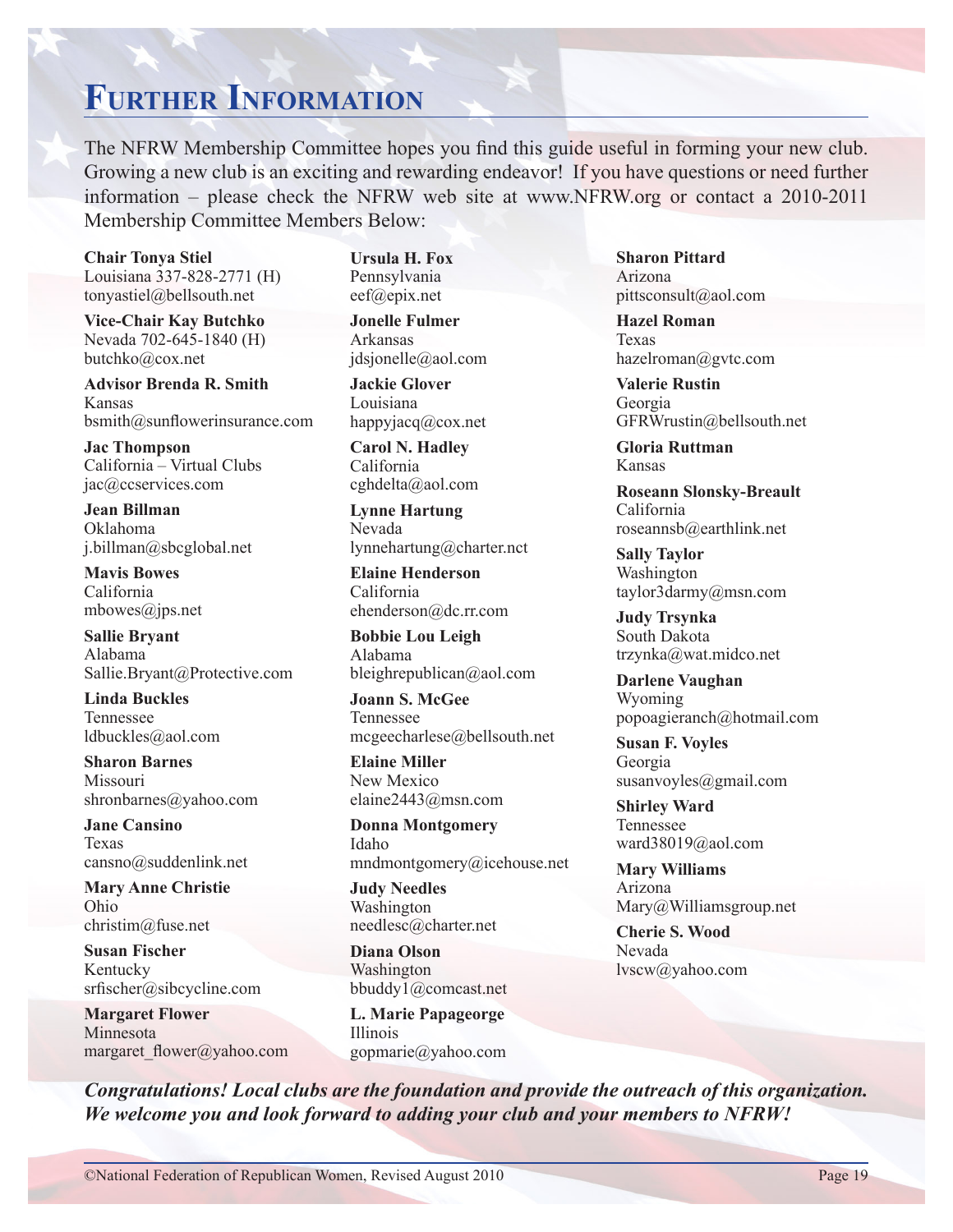# **Local Club Bylaws: Purpose and Rules**

The Bylaws of a Local Club are its own basic rules relating to the club as an organization rather than the parliamentary procedure that it follows.

Bylaws:

1. Define the primary characteristics of the Local Club

2. Prescribe how the Local Club functions

3. Include all rules so important that they cannot be changed without previous notice to the members and a two-thirds vote

4. Cannot be suspended unless a clause is included as a provision for such suspension under certain specified conditions.

These rules bear directly on the rights and duties of the members – the majority, the minority, individual members, and absentees – and the degree to which the membership retains control. Limitation of the power of an assembly (the body of members in a meeting) to act as a whole must be specified in the Bylaws.

The latest edition of Robert's Rules of Order Newly Revised (RONR) is the adopted parliamentary law of NFRW and shall govern the Local Club in all proceedings except where inconsistent with the provisions of its Bylaws and those of your state federation and NFRW.

A Local Club's Bylaws cannot be in conflict with those of NFRW and your state federation. Club presidents, Bylaws Chairmen and club Secretary should have a copy of all three sets of Bylaws easily at hand at all meetings of the organization. If a question arises, refer to these Bylaws. If not addressed in any of these instruments, refer to Robert's. The Parliamentarian should be familiar with all these instruments.

#### **Preface to the Sample Bylaws**

This sample is designed to assist new clubs in the process of federation with their state and the National Federation of Republican Women. It contains the provisions required by NFRW. Before starting this process, study your state bylaws to be sure to include provisions consistent with your state.

Additional resources are NFRW Leader's Guide and Officer Training Manual—Revised 2009 at www.NFRW.org and Robert's Rules of Order Newly Revised, 10th edition.

[Items in brackets/italics, blanks and color indicate needed decisions and/or reminders to research compliance with your individual state bylaws and examples.]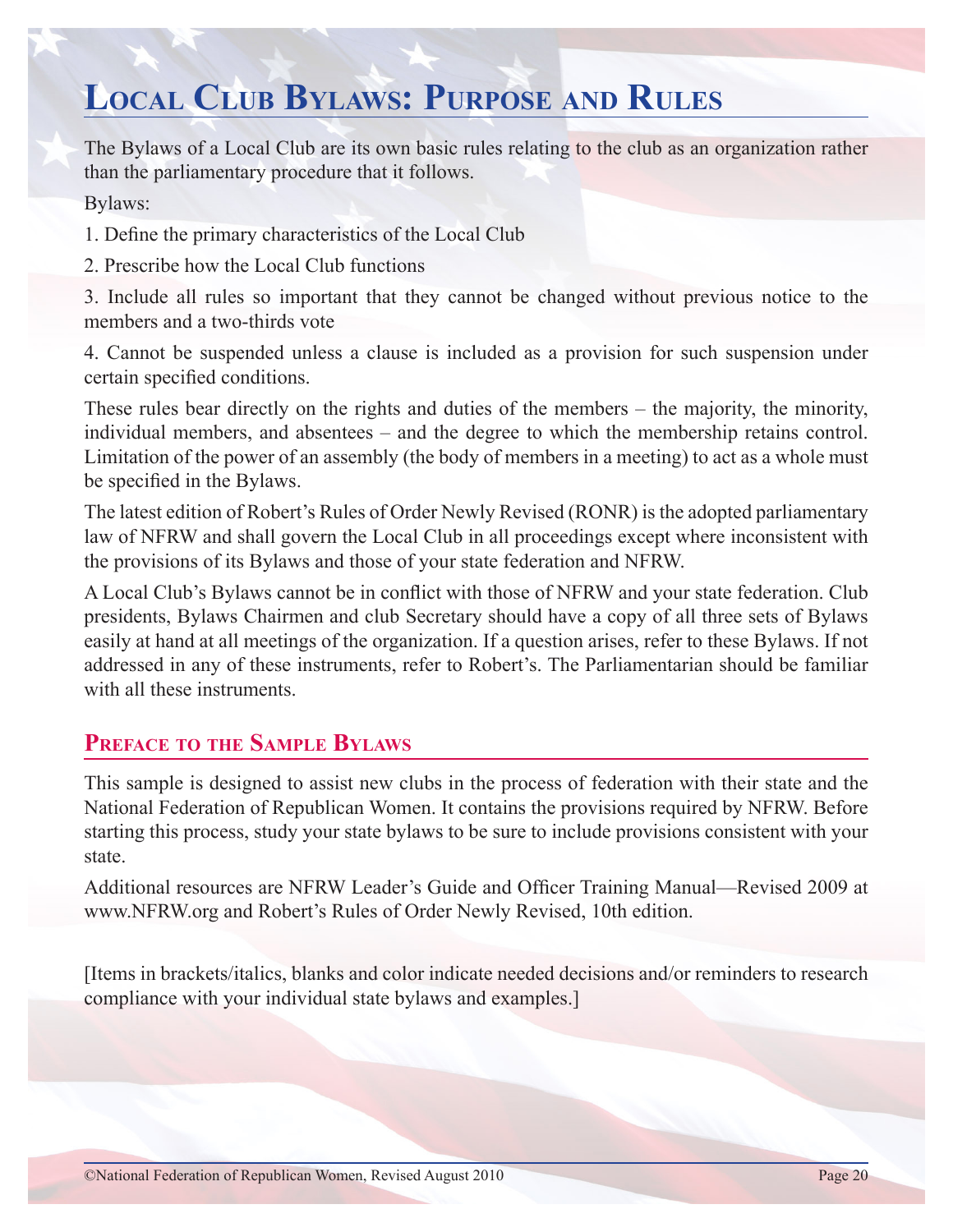# **Sample Bylaws**

#### REPUBLICAN WOMEN ByLAWS

Date adopted by membership:

#### **ARTICLE I – NAME**

The name of this club shall be **Example 20** Republican Women, hereinafter referred to as *[RW or club]*. This club is affiliated with the *[State]* Federation of Republican Women and with the National Federation of Republican Women. *[NFRW Bylaws require that the word "Republican" be included in the name of a local club and prohibits the use of the word Federation in the name of a club. However, the word "Federated" may be used.]*

#### **ARTICLE II – OBJECTIVES**

The Objectives of this club shall be to: [Information below is from NFRW bylaws. Clubs may individualize objectives as long as they are consistent in purpose with NFRW and your state federation bylaws.]

- Increase the effectiveness of women in the cause of good government;
- Disseminate information to all members;
- Inform the public through political education and activity;
- Foster loyalty to the Republican Party at all levels of government;
- Promote the principles of the Republican Party;
- Work for Republican candidates in all elections;
- Support the objectives and policies of the Republican National Committee; and
- Perform any lawful activity not inconsistent with the foregoing.

#### **ARTICLE III – POLICIES**

#### Section 1. ENDORSEMENT POLICY.

*[Be consistent with your state federation bylaws. Requirements vary among the states. Example: The club as a whole and its President shall not publicly endorse any candidate for public office in contested Republican primaries, runoff elections, and special elections, and/or non-partisan elections when more than one Republican is in the race. Individual members of this organization may work for the candidate of their choice in contested Republican primaries, but not in the name of the club or Federation.]*

Section 2. Neither the club nor an individual member shall advocate a split ticket, support a candidate on an opposition ticket or act against the NFRW or state federation policies and bylaws. *(NFRW)*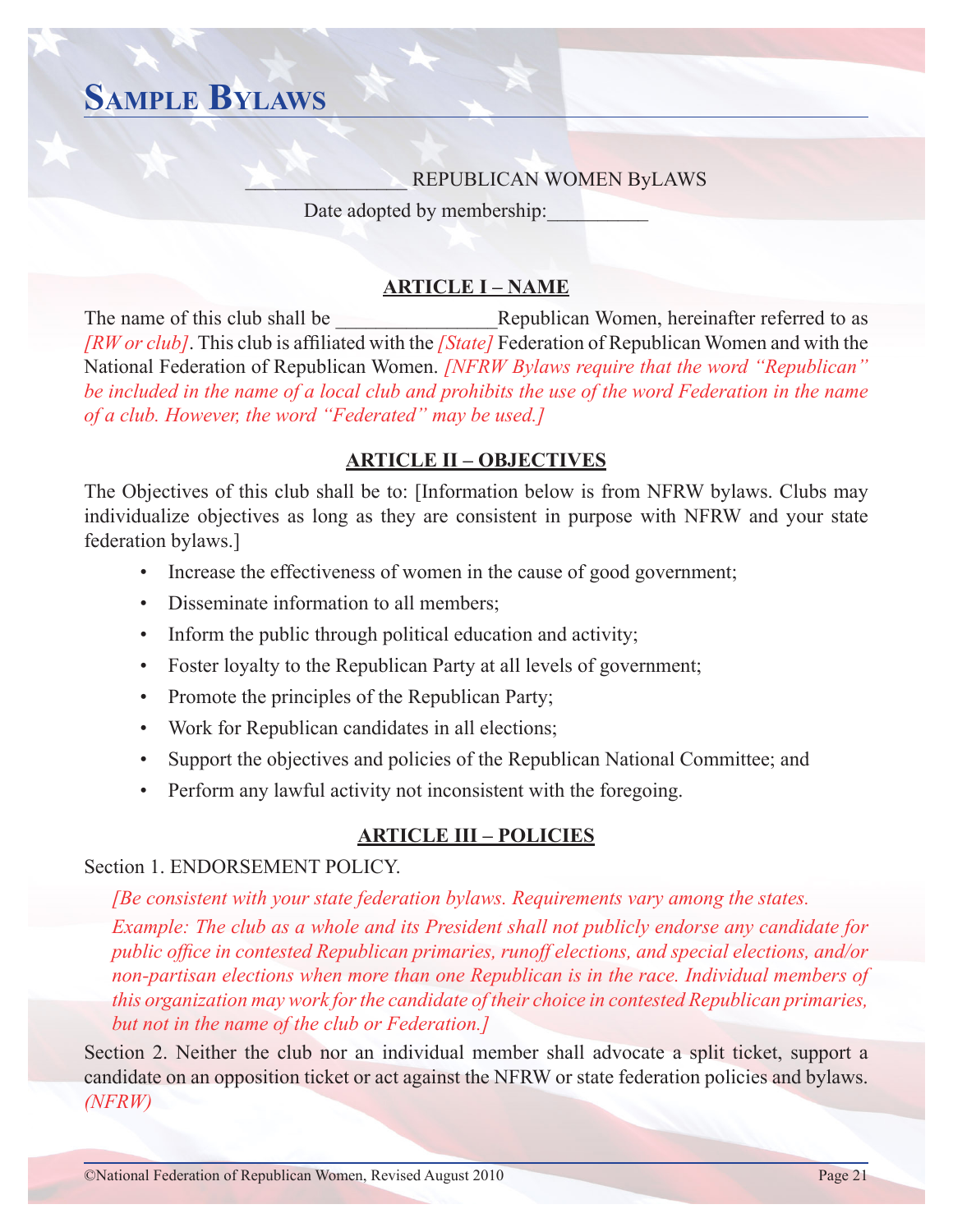Section 3. The club shall not affiliate with any political organization which is not officially recognized as working in concert with the state federation, NFRW and the Republican National Committee. *(NFRW)*

#### **ARTICLE IV – MEMBERSHIP**

Section 1. ACTIVE MEMBERSHIP.

A. Any Republican Woman who believes in the philosophy of the Republican Party and supports the objectives of this organization shall be eligible for membership. [Check your state bylaws. Eligibility varies as some states register by party and others do not.]

B. A member in good standing shall be a member who has paid the required dues for the current calendar year. *[Recommend that dues are not refunded.]* 

#### Section 2. ASSOCIATE MEMBERSHIP. *[NFRW]*

A. Any woman who is an active member of another Federation Republican Women's club who supports the objectives of this club shall be eligible to become an associate member upon payment of required annual dues. *[NFRW]*

B. Associate women cannot hold office, vote, or be counted for the purpose of determining the number of delegates to national or state federation meetings or conventions. *[NFRW] [Decide if associate women can serve on club committees.]*

C. Republican men may be associate members but cannot make motions, hold office, have a voice or a vote or be counted for the purpose of determining the number of active members. *[NFRW]*

D. Associate dues remain with the club. Associate members are not reported to the state Federation or NFRW.

#### **ARTICLE V - DUES**

Section 1. FISCAL YEAR. The fiscal year of this organization shall be from January 1 through December 31.

Section 2. MEMBERSHIP DUES. The membership dues shall be no more than *[Dollar amount]*  above *[Your state]* and NFRW dues each year, payable January 2, and shall be delinquent March 1. Club shall pay *[Your state]* and NFRW per capita dues and the annual service charges on behalf of its members.

#### **ARTICLE VI – ELECTED OFFICERS AND THEIR DUTIES**

Section 1. ELECTED OFFICERS. The elected officers of this club shall be a President, Vice President, Secretary,Treasurer \_\_\_\_\_\_\_\_\_\_\_\_\_\_\_\_\_. *[Four positions needed to charter. Anticipating growth, other officers and their duties may be added to the bylaws now or later through amendments.]*

Section 2. ELIGIBILITY. Each elected officer shall be an active member in good standing of the club.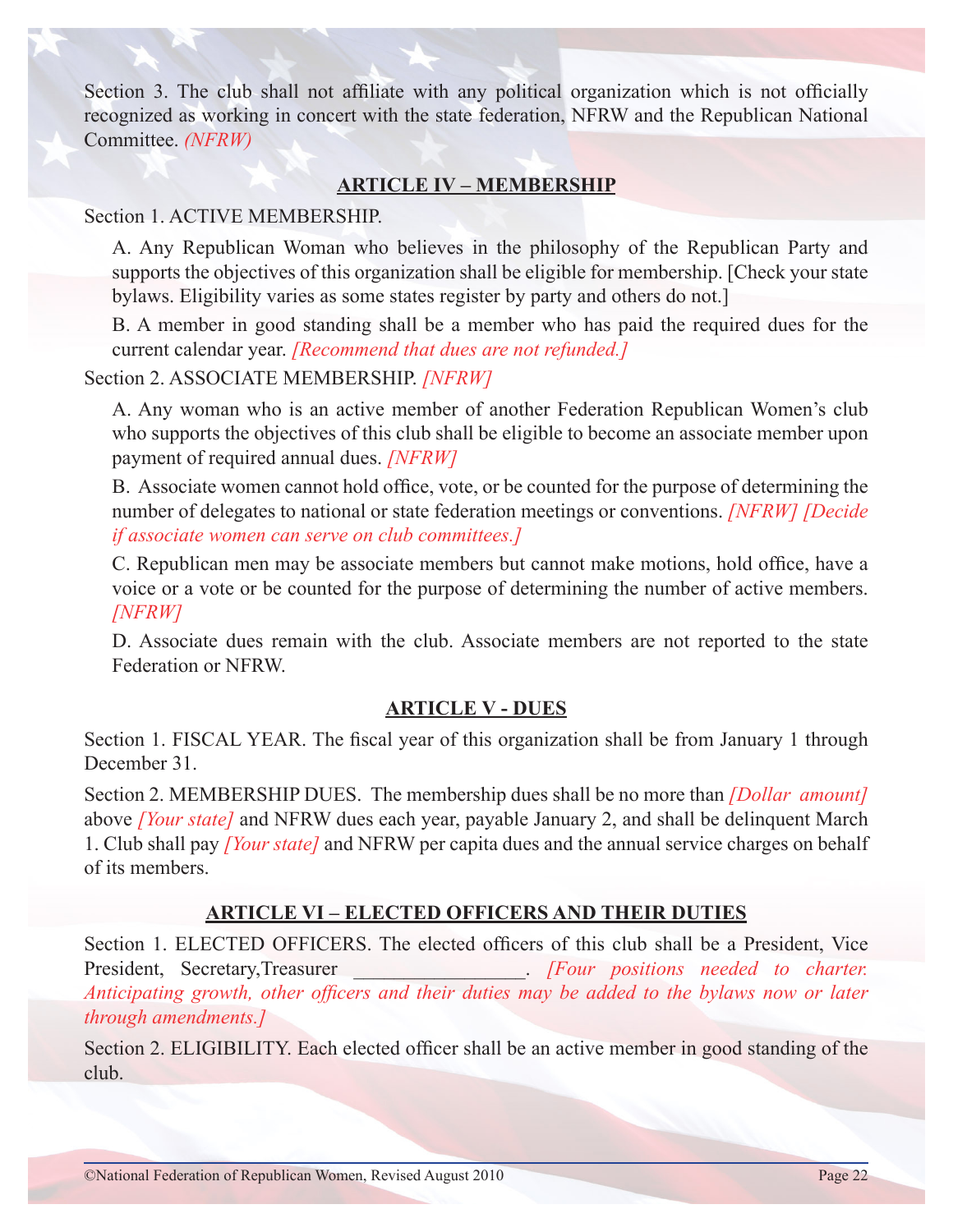Section 3. VACANCY. A vacancy in the office of President shall be filled by the First Vice President. All other vacancies in elected office shall be filled by election by the Board of Directors at the first meeting following the creation of the vacancy.

Section 4. REMOVAL FROM OFFICE. Members of the Board of Directors or members of the club may be removed by two-thirds (2/3) vote for any of the following reasons after investigation by the executive committee:

- A) Non-payment of dues
- B) Advocating a split party ticket;
- C) Supporting an opposition party ticket; *[NFRW. See state bylaws for other specific language.]*
- D) Failure to uphold the policies and objectives of this club as stated in the bylaws.

Section 5. ELECTION. The officers shall be elected at the *[November/December]* regular meeting and shall serve a term of *[Select term length: one or two years.]* or until their successors take office.

#### Section 6. DUTES OF THE OFFICERS. *[Information provided as an example. Refer to state bylaws and NFRW Leader's Guide found on www.NFRW.org.]*

- A) The President shall:
	- 1) Call and preside at all meetings of the organization, the Board of Directors and the Executive Committee.
	- 2) Represent the organization at all times or designate someone as representative/proxie in her absence or inability to do so.
	- 3) Make Board appointments as necessary to conduct the business of the club, except the Nominating Committee, subject to the approval of the Executive Committee.
	- 4) Prepare a program of action in consult with the Chairmen of the Standing Committees for presentation and approval by the Board of Directors.
	- 5) Be an ex-officio member of all committees except the Financial Review and Nominating Committees.
	- 6) Co-sign checks as one of *[two/three]* authorized signatures, namely President, Treasurer, [and/or] Recording Secretary.
	- 7) Represent the club in all Republican Party activities.
	- 8) Appoint the Financial Review committee in November, with the exception of a change of treasurer at which time a complete review will be done.
	- 9) Accept the resignation by written letter or e-mail of any member wanting to resign from a position, chairmanship or the club. *[Clubs may grant acceptance authority to Executive Committee. According to Robert's Rules, once a resignation is accepted by a vote, that decision cannot be rescinded, even if the person who resigned decides to change her mind.]*
	- 10)Call meetings of the Executive Committee and Board of Directors; or upon the request of three members of Executive Committee and/or five members of Board of Directors call meetings.
- B) The *[First]* Vice President shall: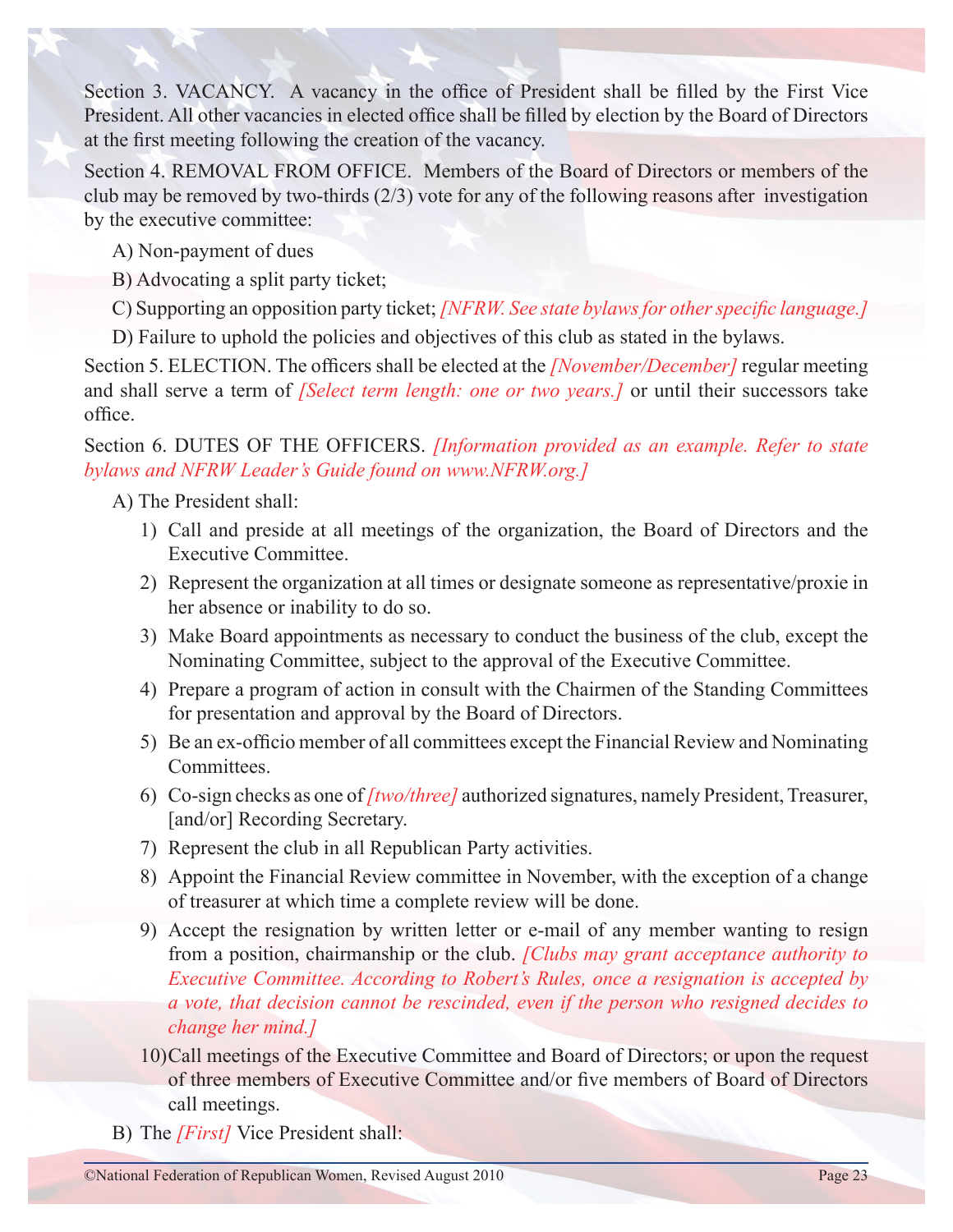- 1) Perform the duties of the president in her absence.
- 2) Fill the unexpired term in the event of a vacancy in the Office of President.
- 3) Perform such other duties as are assigned by the President, the Board of Directors or the club.
- 4) Act as Program Chair.
- *C) The Second Vice President shall:* 
	- *1) Perform the duties of the President in the absence of both the President and the First Vice President.*
	- *2) Perform such other duties as are assigned by the President, the Board of Directors or the club.*
	- *3) Act as Membership Chair.*
	- *4) Maintain a current roster of members of the club*
- D) The Secretary shall:
	- 1) Keep the minutes of all meetings of the club, Executive Committee, and Board of Directors.
	- 2) Keep a current inventory of club property.
	- 3) Prepare club correspondence in coordination with President
	- 4) Perform such other duties as may be assigned to her by the President, the Board of Directors or by the club.
	- *5) [Co-sign checks as one out of three authorized signatures, namely president, treasurer and recording secretary.]*

#### E) The Treasurer shall:

- 1) Be custodian of all club funds and deposit them in a bank(s) approved by the Executive Board.
- 2) Co-sign checks as one out of *[two/three]* authorized signatures, namely President, treasurer and Recording Secretary.
- 3) Disburse funds as directed by the Executive Committee or Board of Directors.
- 4) Bring written financial report(s) to club regular and board meetings.
- 5) Submit dues and reports to the *[State]* FRW as required.
- 6) Submit the financial records for an *[annual or term]* review to be completed by the first meeting of the fiscal year.
- 7) Perform such other duties as may be as signed to her by the President, the Board of Directors or by the club.
- 8) Treasures shall comply with all state elections and reporting requirements.

Section 7. RECORDS. All officers and all committee chairmen shall deliver all records, files, and properties of the club to their successors upon retiring from office, unless otherwise directed by the President or the Executive Committee.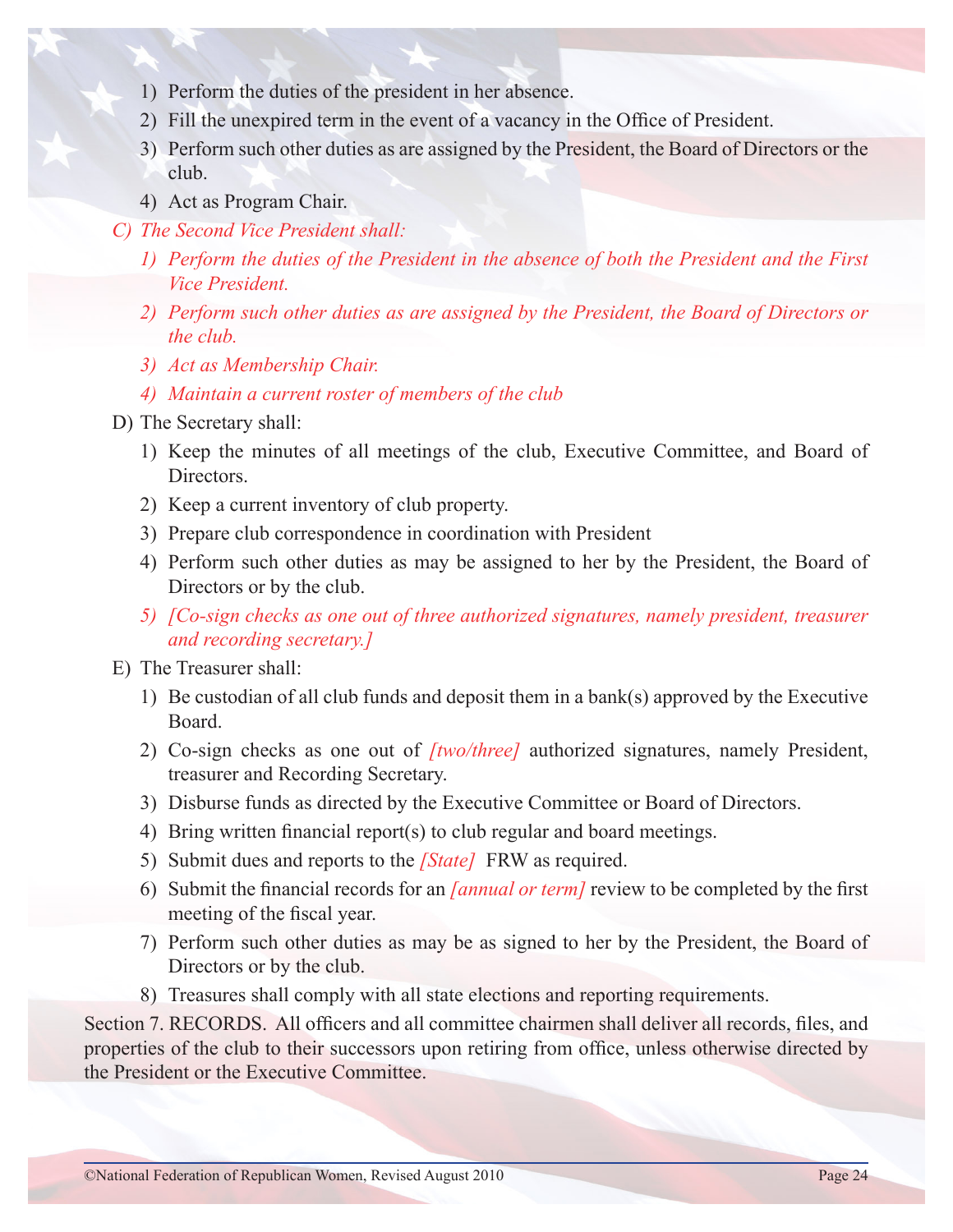#### **ARTICLE VII – APPOINTED OFFICERS AND CHAIRS**

Section 1. APPOINTED POSITIONS. The President *[may/shall]* appoint, with the approval of the Board of Directors, a Corresponding Secretary, Parliamentarian and any other positions required to conduct the business of the club. *[These appointments are not required for chartering, but may be included in bylaws anticipating membership growth.]* 

Section 2. DUTIES OF APPOINTED OFFICERS

A) The Corresponding Secretary shall:

- 1) Conduct the correspondence of the club under the supervision of the President.
- 2) Preserve in a permanent file all letters and papers of value to the club.
- 3) Perform such other duties as may be assigned to her by the President, the Board of Directors or the club.
- B) The Parliamentarian shall:
	- 1) Serve as counsel and to give advice on parliamentary procedure.
	- 2) Be familiar with the by-laws and standing rules of the club.
	- 3) Be entitled to the membership privilege of a ballot vote if a club member

*C) [Other Committee Chairmen's job descriptions can/will be provided in club Standing Rules.]*

#### **ARTICLE VIII – MEETINGS**

SECTION 1. Regular meetings. A minimum of five (5) regular meetings shall be held during the club year. These meetings shall be held as decided by the Board of Directors. A quorum at a club meetings shall be *[A number or % of club's membership (usually 15% to 29% of active members)]*  of Active members.

SECTION 2. Special meetings. Special meetings may be called by the president upon the request of five members of the Board of Directors or by *[# or %]* members of the club. The purpose of the meetings shall be stated in the call, with no other business to be transacted at the meeting. At least five days notice shall be given to all members for any special meeting

SECTION 3. Annual Meeting. The meeting *[Usually November, December or January* will be designated as the Annual Meeting.

SECTION 4. Voting. A vote of the Executive Committee, Board of Directors or Club membership may be conducted by mail, telephone, fax or email between meetings provided there is participation by a majority of the members of the body. The vote shall be ratified and entered into the minutes at the next regular meeting of the body.

#### **ARTICLE IX – EXECUTIVE COMMITTEE**

SECTION 1. COMPOSITION. The Executive Committee of this club shall consist of the elected officers, the Immediate Past President, and Parliamentarian. *[Determine the vote of Past President and Parliamentarian. This varies among clubs. According to Robert's Rules, Parliamentarian has no vote except in the case of a ballot vote to maintain the position of neutrality]*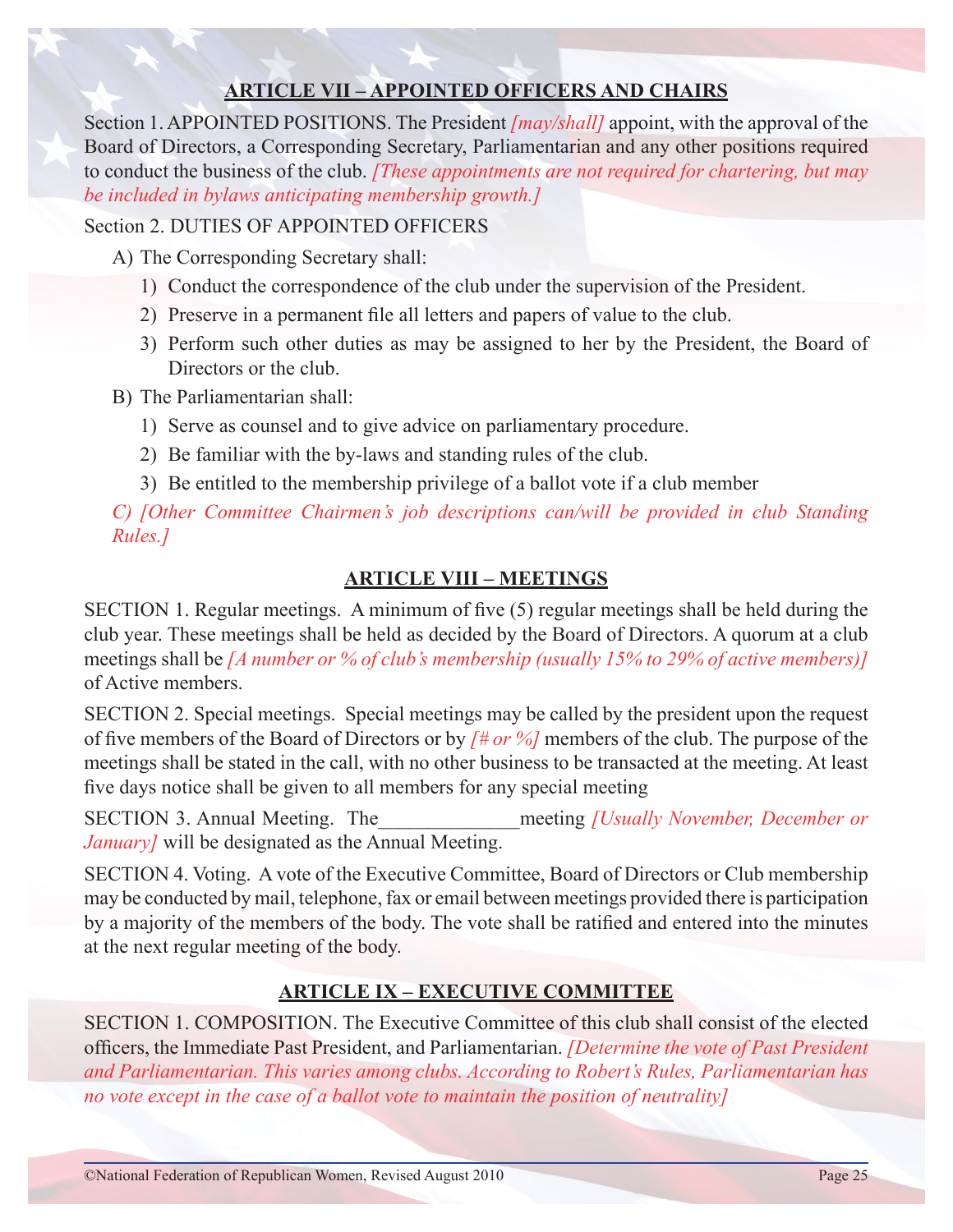SECTION 2. DUTIES. The Executive Committee shall transact any necessary business between meetings of the Board of Directors and club meetings, approve committee appointments made by the President, and perform such other duties as assigned by the Board of Directors or the club. These actions shall be ratified by the Board of Directors at its next meeting.

SECTION 3. QUORUM. A majority of the members of the Executive Committee shall constitute a quorum.

#### **ARTICLE X – BOARD OF DIRECTORS**

SECTION 1. COMPOSITION. The Board of Directors of the club shall consist of the elected officers, standing committee chairmen, appointed chairmen and the Immediate Past president and Parliamentarian. *[Determine who shall have a vote]* 

SECTION 2. MEETINGS. The Board of Directors shall meet as decided by the President or the Board. Special meetings shall be called by the president or upon the request of five members of the Board of Directors.

SECTION 3. DUTIES. The Board of Directors shall transact any necessary business between club meetings. It shall coordinate the work of the club, make recommendations to the club and perform other duties as decided by the club.

SECTION 4. QUORUM. A majority of the voting members of the Board of Directors shall constitute a quorum.

#### **ARTICLE XI - COMMITTEES**

#### SECTION 1. STANDING COMMITEES

A) The Standing Committee Chairmen of this club shall be appointed by the President and approved by the Board of Directors to include: *[Elected officers may have multiple duties With club growth, Standing Committees are very important to facilitate the work of the club: Membership, Bylaws, Campaign Activities, Fundraising, Public Relations /Communications]*, and such other committees as the club or Board of Directors shall deem necessary to carry on the work of the club. *[Others may include: Legislation, Caring for America, Literacy.]*

B) Standing Committee Chairmen shall be appointed for a *[one/two year]* term and shall be *[voting/non-voting]* members of the Board of Directors. *[Determine vote for Standing Committee Chairmen.]*

C) Duties of Standing Committees: *[Example.]*

1) Bylaws

- a) Conduct a biennial review of these bylaws; and
- b) Request and receive proposed amendments to the bylaws of club and submit them to the Board of Directors for action or shall initiate changes requested by the board.
- c) General membership should have final vote of amendments
- d) Furnish the bylaws committee of the State Federation with a complete set of club bylaws for review and approval. Any subsequent revision of bylaws shall be sent to the *[State]*FRW bylaws committee for review and approval.
- 2) Campaign Shall coordinate all activities of the club's campaign program;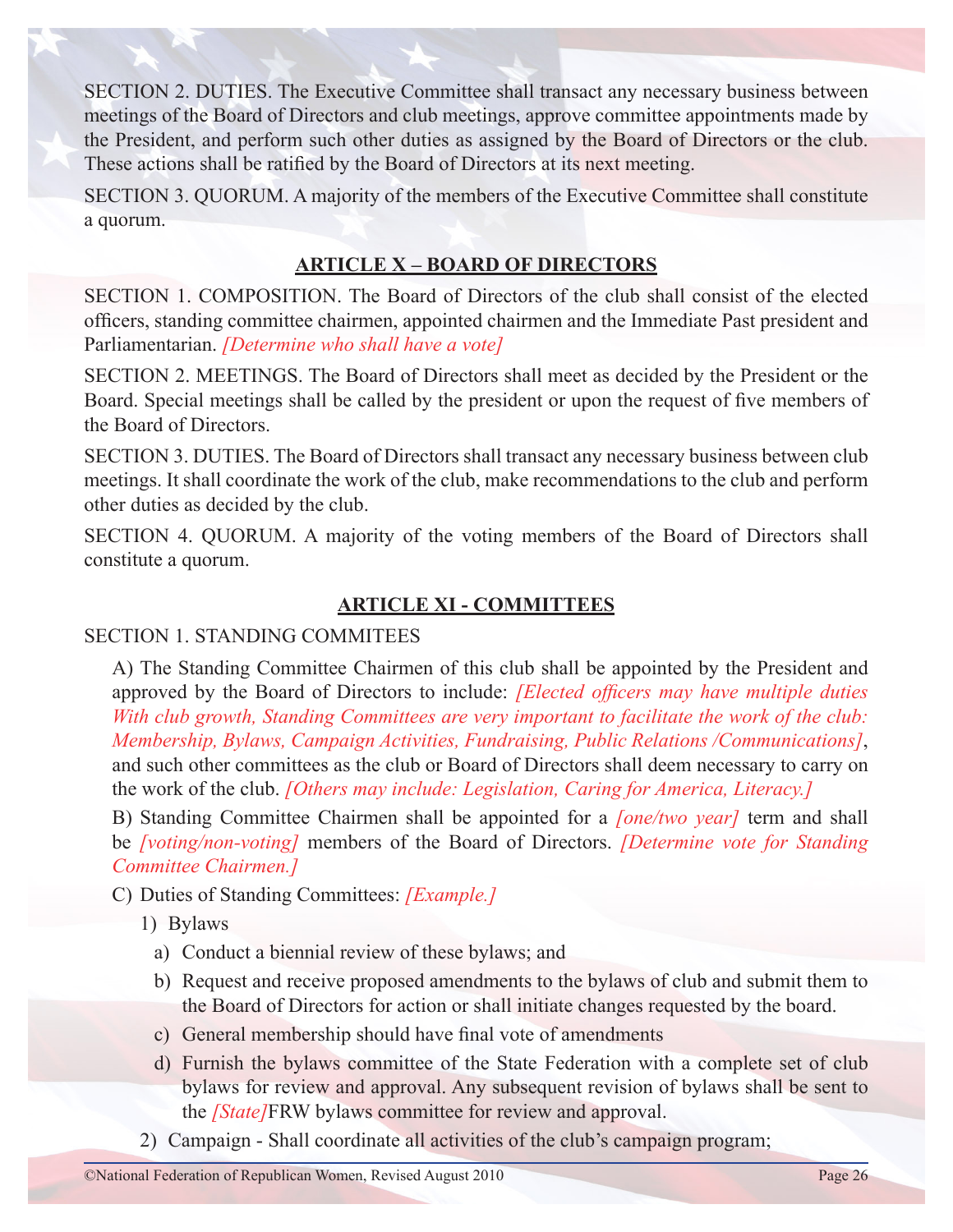- 3) Fund Raising
	- a) Shall prepare and implement a plan for raising funds in order to meet the club's budget;
	- b) The treasurer shall be notified of all meetings and may attend.
- 4) Public Relations / Communications
	- a) Shall solicit maximum publicity for all activities of the Club;
	- b) Shall coordinate all releases for the media with the club president;
	- c) Shall maintain a good working relationship with the media to enhance the public image of the Club.
	- d) Shall publish and distribute a minimum of four newsletters per year;
	- e) Shall establish and maintain Club's website. *[With membership growth, clubs may appoint Newsletter and Web chairmen.]*
- 5) Legislative
	- a) Shall implement club current directives;
	- b) Shall inform the Board of directors and the club of any state legislation affecting the interests of the Federation
- 6) Caring for America Shall encourage club members to expand activities in their communities; and organize club projects as directed by the Board of Directors.

Section 2. SPECIAL COMMITTEES. Special committees deemed necessary by the club or Board of Directors shall be appointed by the President subject to the approval of the Executive Committee. *[Not two-year positions and usually non-voting. Determine the vote.]*

A) Financial Review Committee. A committee of three active members shall be appointed by the president in November of each year whose duty it shall be to review the treasurer's accounts at the close of the fiscal year and to report at the first board meeting of the following fiscal year and reported to the membership.

Section 3. All members of committees must be active members in good standing in the club. *[Women associates may serve on committees.]*

Section 4. The President shall be an ex-officio member of all committees except the Nominating and Financial Review Committees and shall have final authority over all printed materials.

#### **ARTICLE XII – NOMINATIONS AND ELECTIONS**

Section 1. Nominations.

A) A nominating committee of not less than three members shall be elected by the club no later than *[September/October]* of each year. The committee shall elect its own chairman. The parliamentarian will instruct the committee as to proper procedure and will be available for further counsel if required.

B). The nominating committee shall report a slate of nominees at the meeting in *[October/ November]* of each year. Nominations from the floor shall be in order following the report of the nominating committee and just before the election. All nominees shall be active members in good standing in the club and shall give written consent to serve if elected.

Section 2. Election of Officers.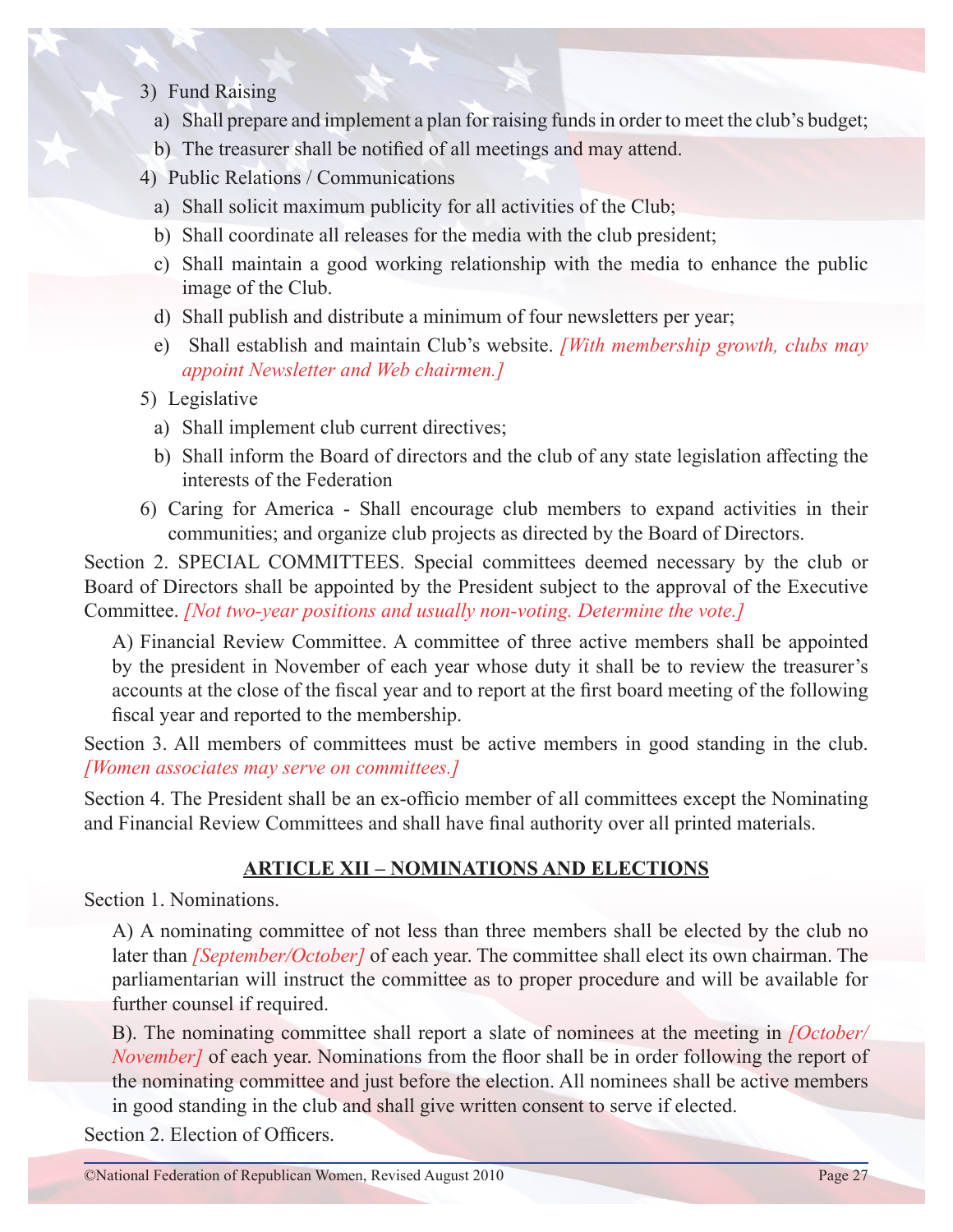A) Election shall be by ballot at the regular meeting in *[November/December]*. However, if there is but one nominee for any office, the election for that office may be by voice vote.

B). No officer may simultaneously run for more than one office.

C). Officers *[may/may not]* run for a second *[one year/two year]* term.

#### **ARTICLE XIII – STATE CONVENTION DELEGATES**

Section 1. At the biennial convention of the *[State]* Federation of Republican Women, the club shall *[Representation as stated in your state federation's bylaws.]* 

Section 2. Election of delegates and alternates shall take place at a regular meeting before convention to conform with *[State]* FRW certification requirement. *[Insert your state's requirements.]*

#### **ARTICLE XIV – PARLIAMENTARY AUTHORITY**

Roberts Rules of Order Newly Revised shall govern the Club in all instances where they are applicable and in which they are not inconsistent with NFRW and/or *[State FRW]* by-laws and any special rules of order each federation may adopt

#### **ARTICLE XVI – AMENDMENTS**

These bylaws may be amended by a two-thirds vote at any regular (general) meeting of the club, provided that notice of the proposed amendment or amendments shall have been sent to each member thirty days prior to the date of the general meeting.

#### **ARTICLE XVII – DISSOLUTION**

This club may be dissolved by a two-thirds vote at any regular or special meeting of the club, provided that notice of the dissolution has been submitted in writing at the previous meeting and has been sent by mail to all members of the club. In the event of dissolution, the Board of Directors shall, after payment of all liabilities of the club, distribute any remaining assets to the state federation. No funds shall be distributed to any member or officer of the club. The right to use the name of a dissolved Club shall revert to *[the superior body, your state federation.]*

|     | These Bylaws approved and adopted by |  |  | Republican Women, this |  |
|-----|--------------------------------------|--|--|------------------------|--|
| day |                                      |  |  |                        |  |

President

*[See Standing Rules explanation below]*

 $\mathcal{L}=\mathcal{L}=\mathcal{L}=\mathcal{L}=\mathcal{L}=\mathcal{L}=\mathcal{L}=\mathcal{L}=\mathcal{L}=\mathcal{L}=\mathcal{L}=\mathcal{L}=\mathcal{L}=\mathcal{L}=\mathcal{L}=\mathcal{L}=\mathcal{L}=\mathcal{L}=\mathcal{L}=\mathcal{L}=\mathcal{L}=\mathcal{L}=\mathcal{L}=\mathcal{L}=\mathcal{L}=\mathcal{L}=\mathcal{L}=\mathcal{L}=\mathcal{L}=\mathcal{L}=\mathcal{L}=\mathcal{L}=\mathcal{L}=\mathcal{L}=\mathcal{L}=\mathcal{L}=\mathcal{$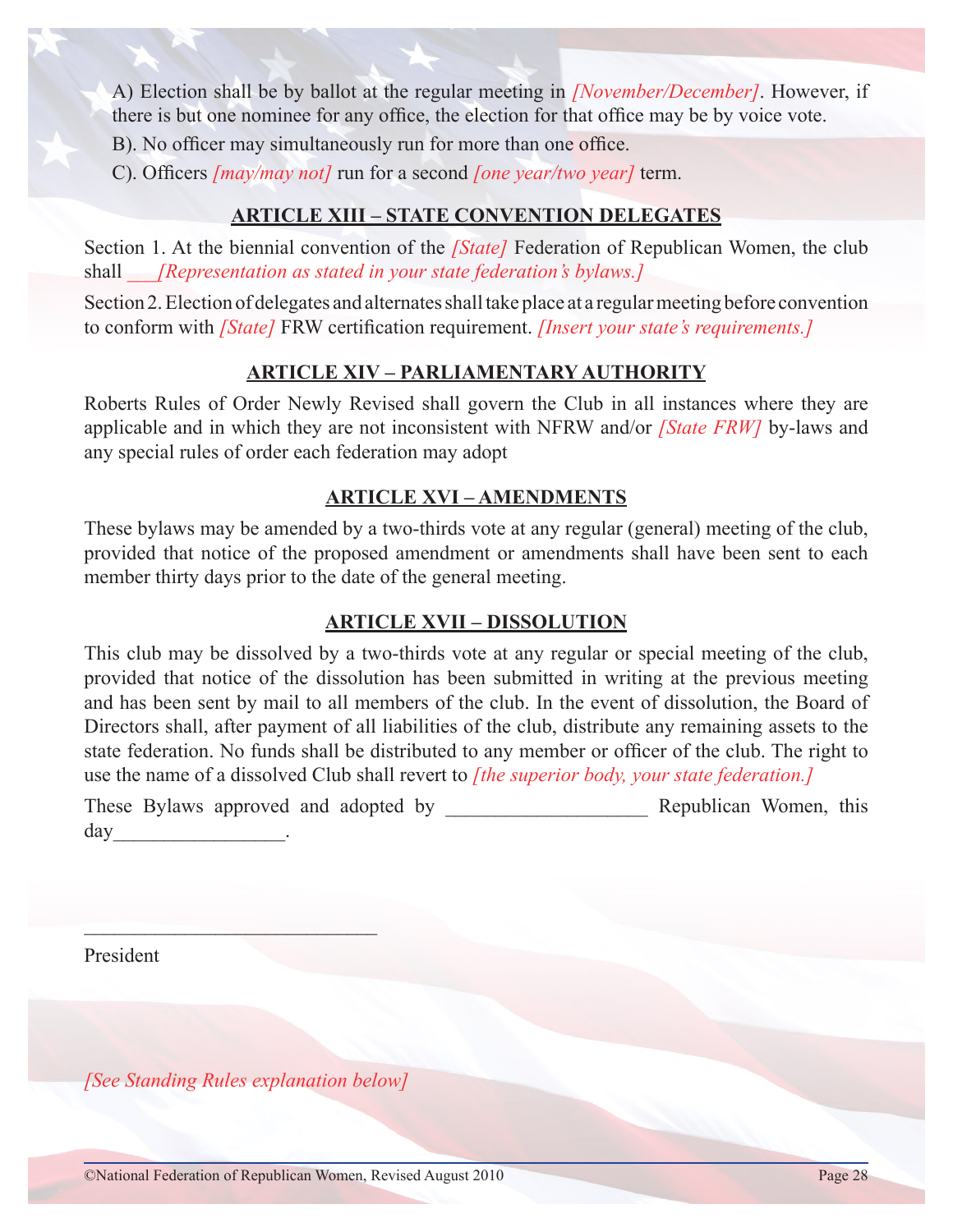## **Standing Rules**

After your club is chartered and is growing, Standing Rules is the place to add administrative rules for club operations that will evolve with your increasing membership.

Standing rules are generally not adopted at the time a club is organized but as the need arises. These individual rules are the procedures of the organization that are not included in the bylaws.

However, they cannot be in conflict with the bylaws.

A majority vote of the membership adopts these by main motion. They can be suspended for the duration of a meeting by a majority vote, and they can be rescinded by a two-thirds vote without previous notice or by a majority vote with previous notice. Standing rules remain in effect until the assembly rescinds them.

#### **Examples of Standing Rules Versus Bylaws**

Bylaws state how many general meetings are to be held. Standing Rules tell when and what time these meetings are held.

Bylaws give the number of officers and appointed chairman with a board vote. Standing Rules may give specific duties for Board members beyond basis job descriptions in the bylaws.

Bylaws state the responsibilities of the Treasurer.

Standing rules provide guidelines for club reimbursements, contributions, fundraising, etc.

#### **Examples of Standing Rules**

- ◊ Club dues shall be \$\_\_\_\_\_ above your state Federation member payment which includes NFRW dues.
- ◊ Club president or her proxy shall attend all State board meetings, State Biennial Convention and State biennial convention. (According to RONR, if an organization allows proxies, it must be provided in the Bylaws)
- ◊ Club Reimbursement Policy shall determine how costs of attendance to the above meetings will be handled.
- ◊ A reserve of \$\_\_\_\_\_ shall be kept in the club treasury at all times. This \$\_\_\_\_ will only be available for use upon vote in the general meeting.
- $\Diamond$  Candidate contribution policy shall be:
- ◊ Clubs shall prepare a budget by\_\_\_(date)\_\_\_\_\_ for vote of approval by general membership.
- $\Diamond$  There shall be two/three approved signatures on club bank account, but only shall be required to sign all checks.
- ◊ Allowable expense for gifts, flowers or cards to outgoing officers, members and guests.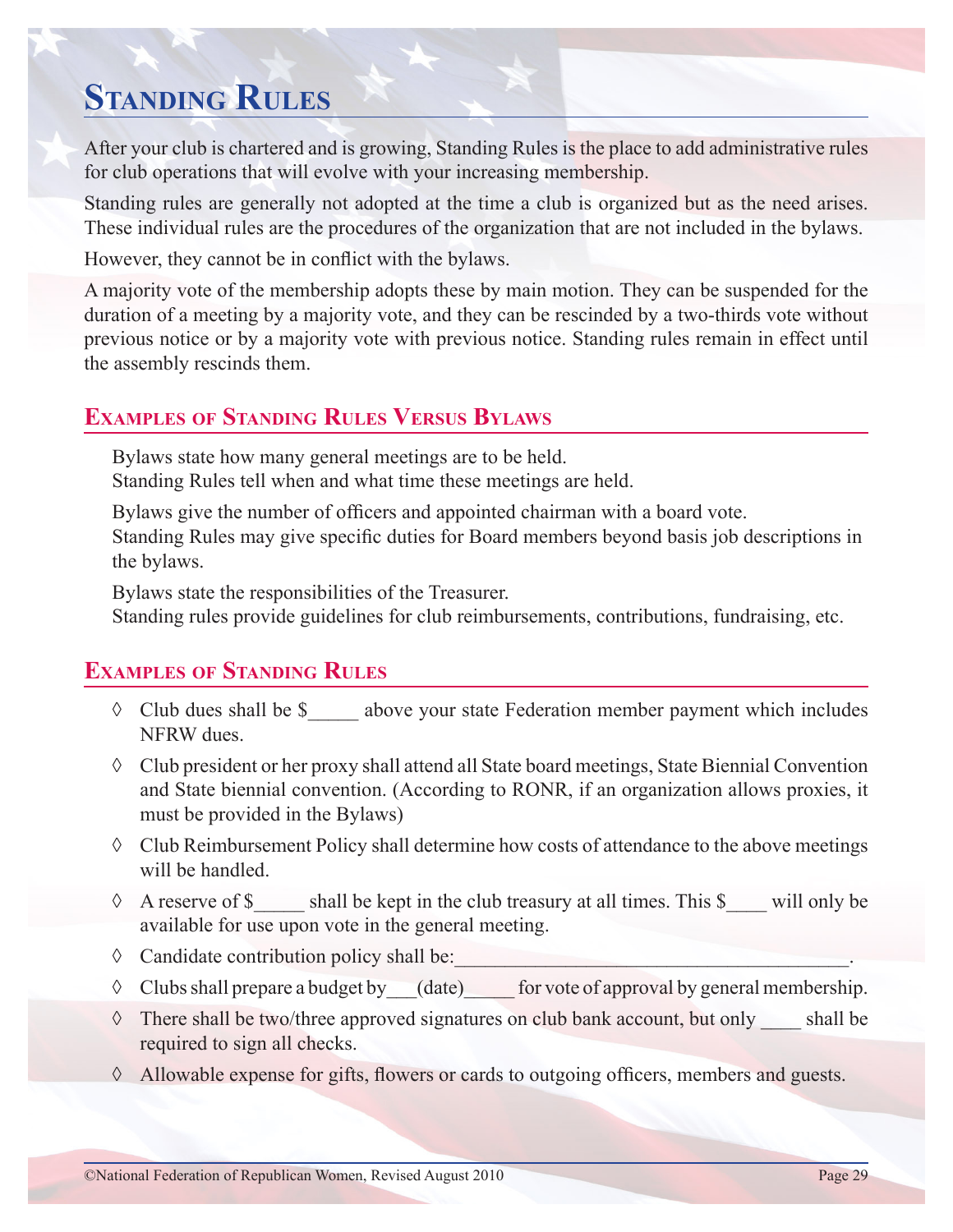- ◊ When board meeting will be held.
- ◊ Provision for notification when a board member cannot attend a meeting.
- ◊ Standard expectations of board members and general membership and reimbursement policy.
- ◊ Calendar for fundraisers, membership events, campaign forums, etc.

Standing rules reflect how your club will handle administrative matters. They are meant to be flexible and reflect the will of the current board; therefore, they may be modified, added to, or deleted by a majority vote of the general membership.

Date your Standing Rules document as you do your bylaws. Additions can be dated beside the text of the addition. When reviewing your bylaws, consider what should be "organizational structure" and appropriate to bylaws and details that are more appropriate to Standing Rules.

Your current Board of Directors will appreciate the flexibility Standing Rules provides to your club management.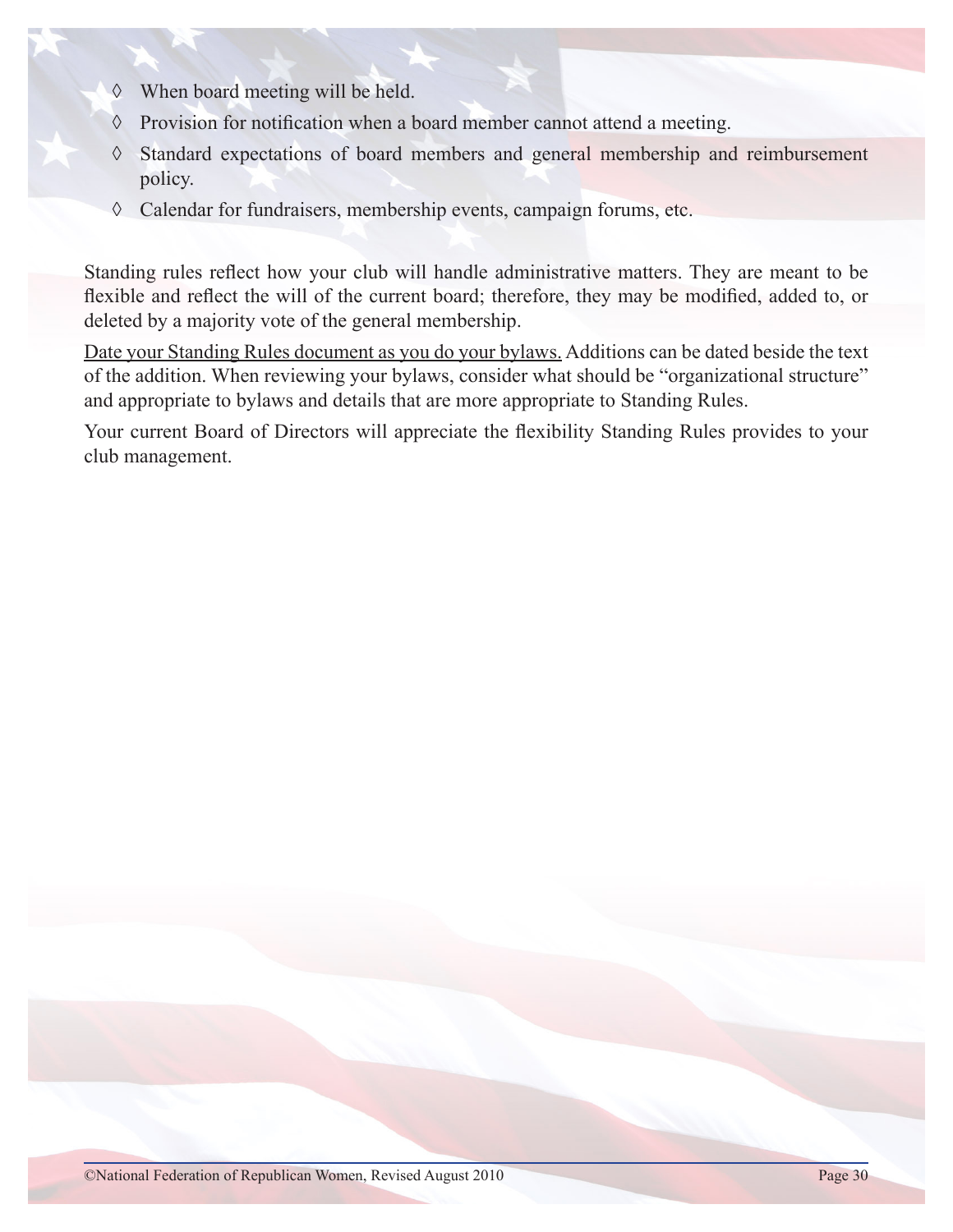

©National Federation of Republican Women, Revised August 2010 Page 31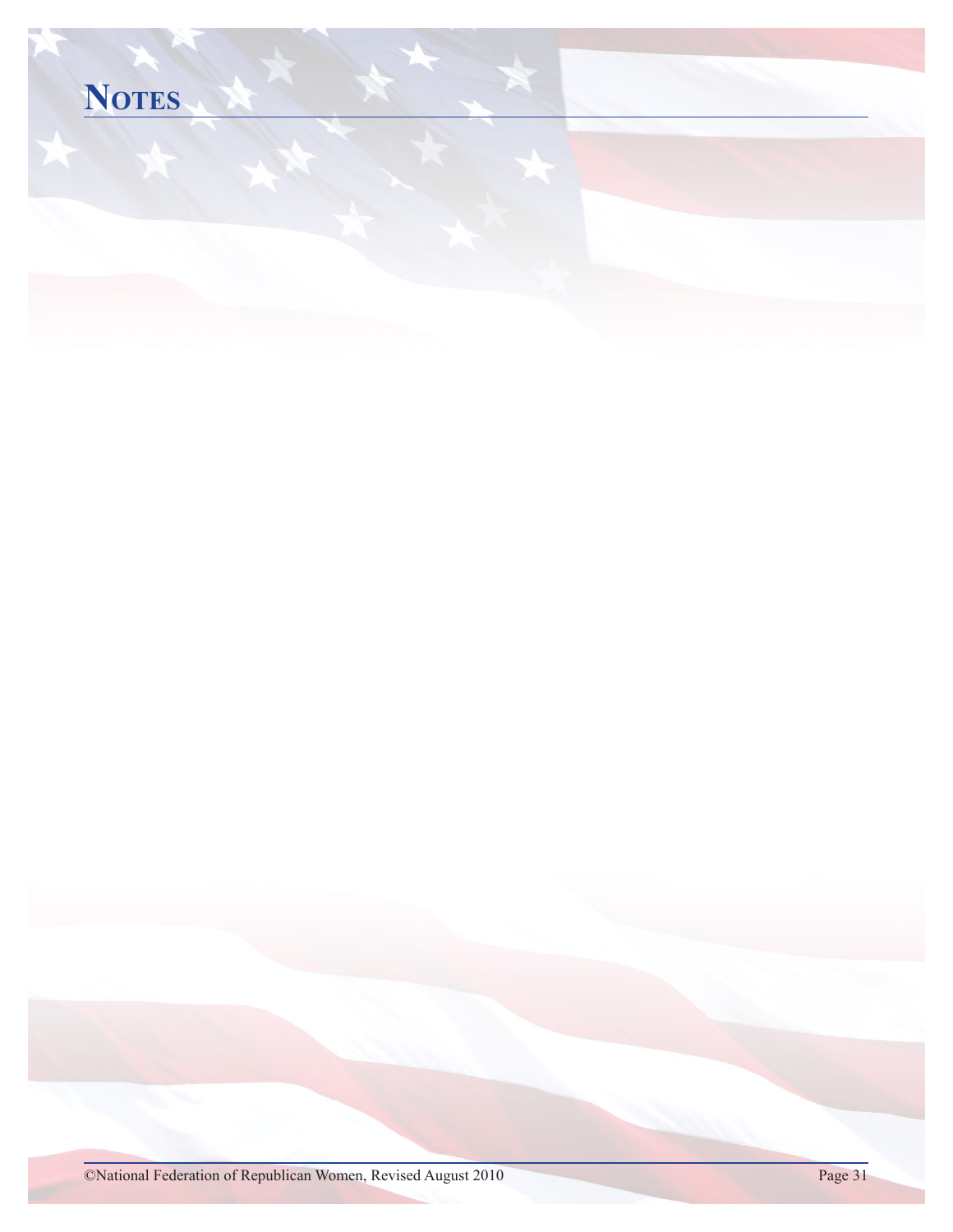

©National Federation of Republican Women, Revised August 2010 Page 32